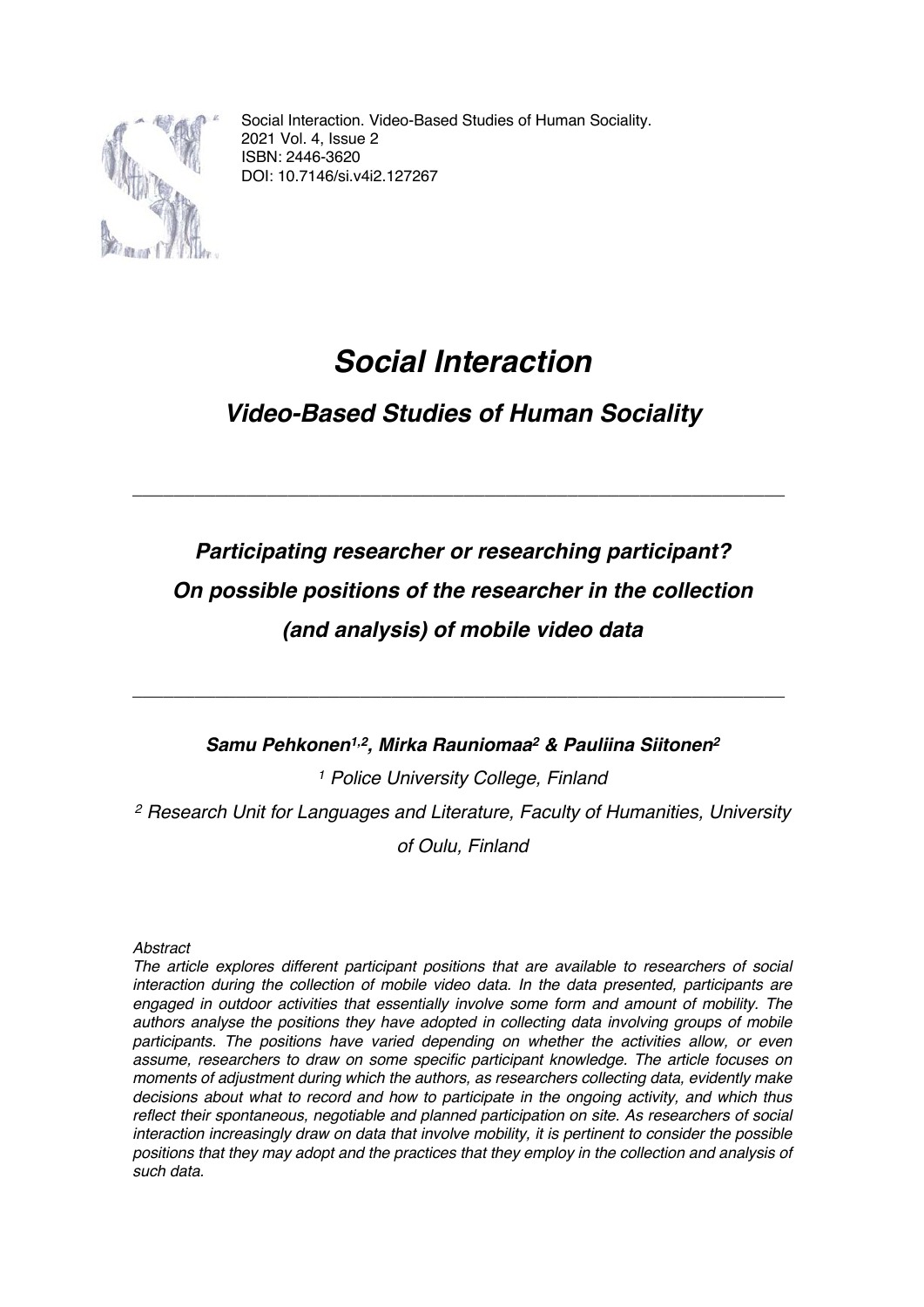Keywords: conversation analysis, data collection, mobility, multimodality, research practice, video analysis

### *1. Introduction*

In this article, we report and reflect on the different participant positions that we have adopted when collecting mobile video data. We collected the data discussed here in various outdoor settings in which groups of participants engaged in activities such as foraging, search-dog training or sightseeing on nature walks. In addition to placing cameras on tripods or giving them to other participants, one of us was typically present to record an event with a handheld video camera. Sometimes, we adopted the position of observers standing by with cameras, while at other times we drew and acted proactively on our participant knowledge to be able to record the activity. We are particularly interested in moments of adjustment evident in the data when we made decisions about what to record and how to participate in the ongoing activity. A look into such moments allows us to consider the choices that we as researchers of social interaction have available to us and subsequently make when collecting data, and, in this way, to develop our practices of both data collection and analysis.

To unpack the variety of participant positions available during data collection, we first describe some key concerns in the study of video data within ethnomethodology and conversation analysis (EMCA). We suggest that as researchers of social interaction increasingly draw on data that involve mobility, a more thorough discussion about the possible positions and practices a researcher may adopt in the collection and analysis of data becomes necessary. We then report on the two main kinds of positions that we have adopted as they reflect our spontaneous, negotiable and planned participation in the activities that we have video recorded. We present five extracts from our research data<sup>1</sup> by combining conversation analysis with our ethnographic notes, recollections and knowledge. We thus complement our analyses of the extracts, which show how the activities unfold moment by moment, by considering the extracts as examples of how we in effect turn recordings into data in the process of making and viewing them. Finally, we sum up our observations and discuss some general implications that they may have for EMCA.

<sup>1</sup> The data were collected in Finland, where all of the participants resided at the time. The participants were variously accustomed to taking part in nature-related activities in the local context. We do not have information about the linguistic background of all the participants, but in the recordings, Finnish, English or both are used as the participants' shared language(s).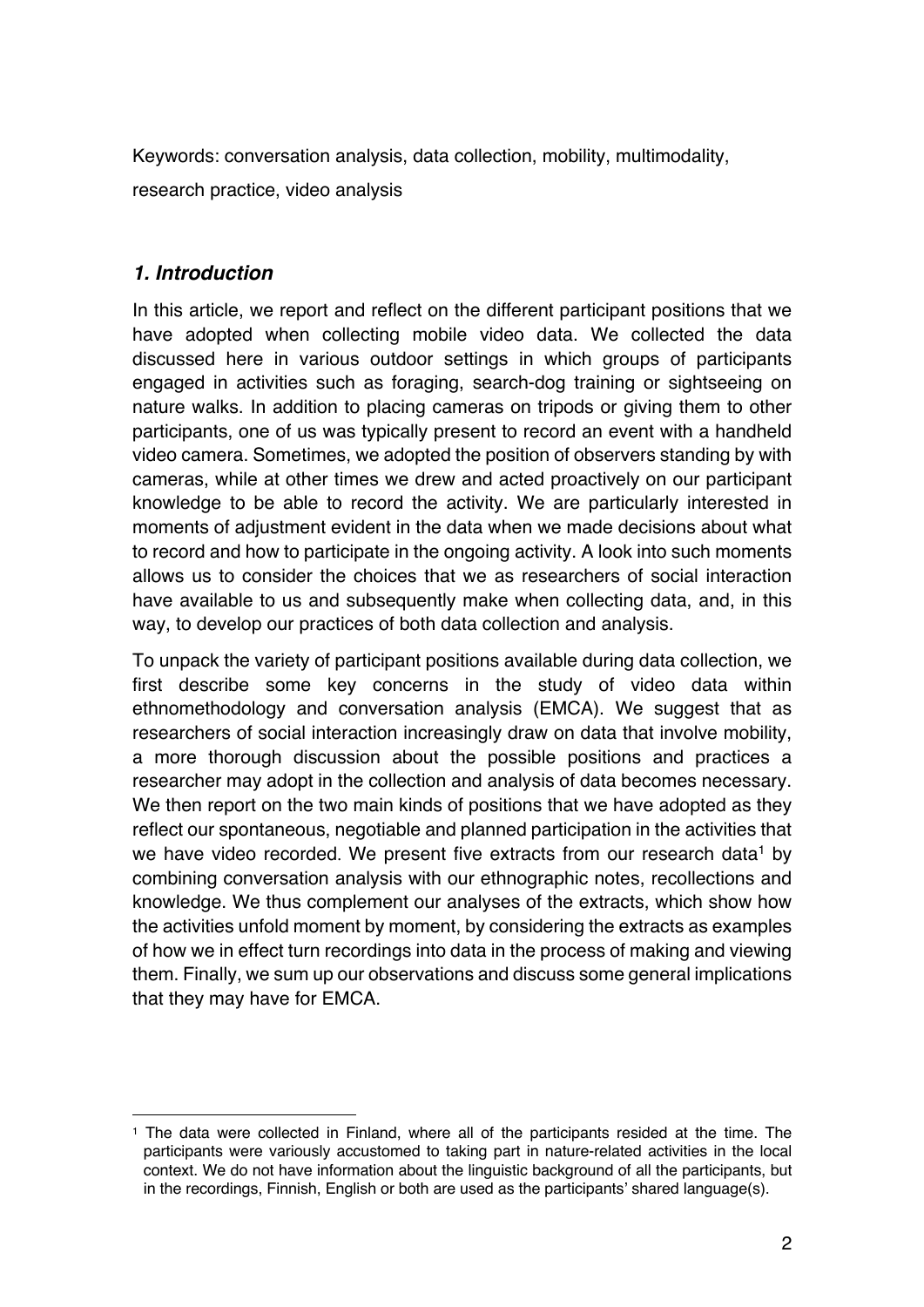### *2. Practices and challenges of recording mobile video data*

Video recordings of mobile face-to-face interactions not only make available for analysis a range of aspects of social interaction on which participants rely, but they also present a challenge: how do researchers determine the relevance of particular aspects of bodily conduct for the participants' ongoing interaction? To face this challenge, Hindmarsh and Llewellyn (2018) follow Schegloff's (1991, p. 64) suggestion that analytical relevance should follow from what is demonstrably relevant to the participants at just that moment, rather than from any predescribed theoretical assumption or categorisation. However, how does one know, while recording, what is relevant to the participants at every moment? As Goodwin (1994, p. 607) states, 'any camera position constitutes a theory about what is relevant within a scene, one that will have enormous consequences for what can be seen in it later, and what forms of subsequent analysis are possible'. For the researcher who records the data, this is indeed a practical 'one-shot problem' because the idea of what type of data one is seeking steers the recording practices through which the data in effect come into existence.

Mondada (2016, p. 340) emphasises the careful attention given to temporally and sequentially organised details of actions as a distinctive feature of EMCA 'theory'. Because of the moment-by-moment nature of social order, video data produced for CA purposes do not typically focus on single participants nor consist of discontinuous documentation of action. The logic of most CA video production differs thus from the 'forward playing' or 'going forward through' character (Pink, 2013, p. 107) of video-ethnographic studies where the footage is arranged and rearranged 'for the purpose of telling a compelling, intelligible story about some aspect of human interactions' (Shrum & Scott, 2016, p. xix). Nevertheless, in both approaches wide-angle is generally preferred over close-up frames in order to 'include all participants in a social situation and the physical environment in which social activity transpires' (Ochs et al., 2006, p. 389; see also Heath, 1997; Heath & Hindmarsh, 2002).

However, including all participants in the camera view is difficult to maintain as soon as the social situations recorded become mobile and the physical environment is a dirt track rather than a tidy indoor setting. When the activity studied can be anticipated and takes place in a bounded space, it is easier to use multiple cameras to capture shifting interactional spaces (Mondada, 2009) between participants. When the activity studied is less predictable, however, and takes place in a less constrained space, keeping track of 'the interaction' becomes more difficult. Participants may move individually or together as a mobile formation (McIlvenny et al., 2014), and they may display orientation to something emerging from the margins of the interaction. What is the value of recordings that have missed some relevant aspects of the wider context, for example, and how could one avoid such omissions in data collection?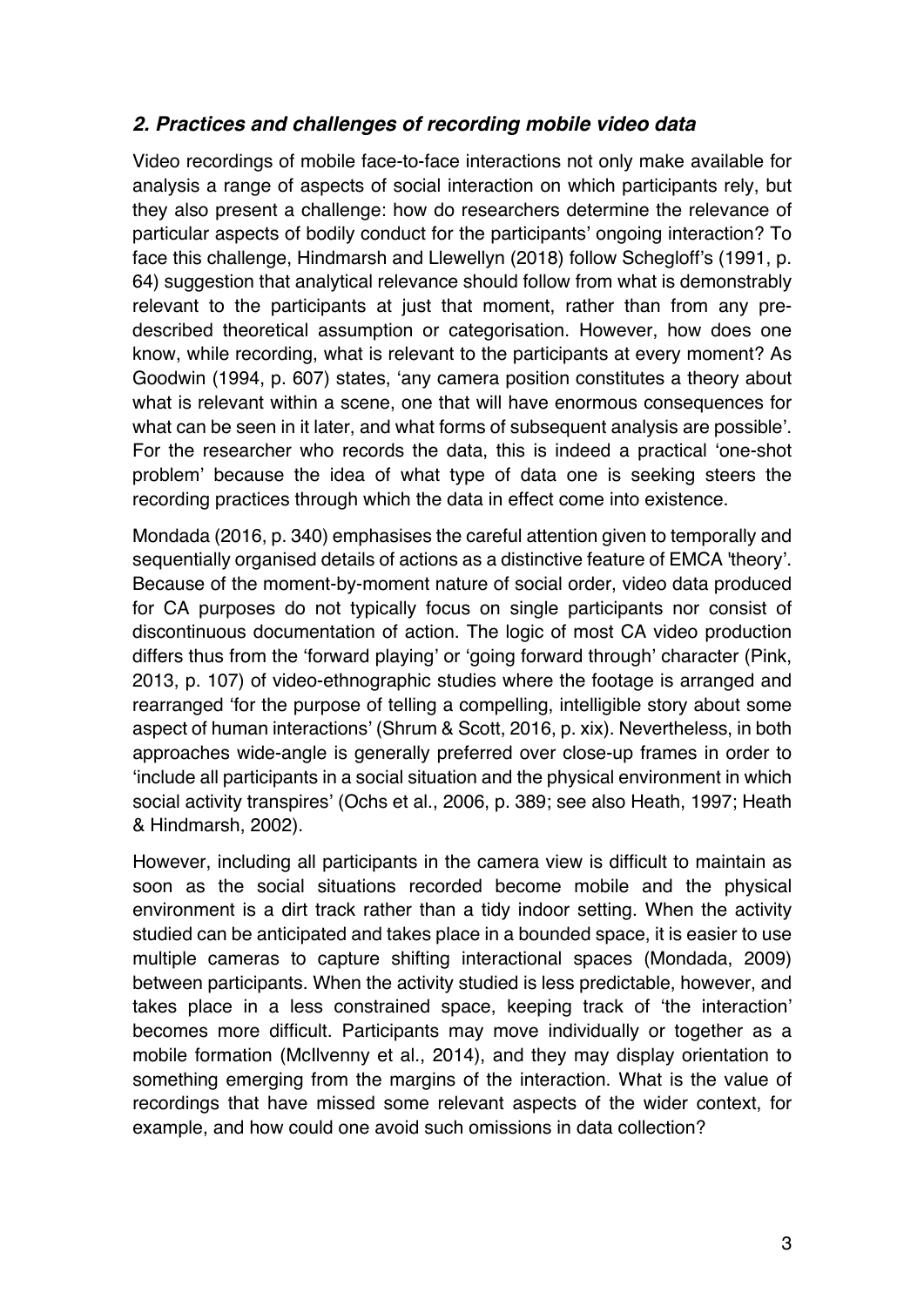An interest in video practices has turned this methodological issue into a topic of investigation in itself (e.g., Broth et al., 2014), with an analytical focus on the actions of the camera operator. Operating a camera is a powerful sense-making and categorising device. Mondada (2014), for instance, has identified a variety of situated micro-practices whereby a cameraperson manoeuvres a mobile camera: 1) adjusting to the participants' visible social actions and projections of next actions, while 2) orienting to the contingencies within the material environment. In doing so, the cameraperson avoids zooming in on individuals and providing fragmentary views and, instead, favours views on a participation framework that attempts to capture its entirety and continuity. Furthermore, Monteiro, Mondada and Tekin (in preparation) focus on mobile groups of participants that are recorded by several mobile camerapersons. To address the problem of coordination in having both mobile participation frameworks and multiple mobile cameras, Monteiro et al. (in preparation) show how camerapersons orchestrate a v-formation, an embodied framework for collaboratively recording video in mobile settings, producing complementary camera views with equal maximal visibility of relevant details of participants' conduct without redundancy and invisibility of the recording activity. Panning out or using participants or objects available in the setting to hide other camerapersons from view ultimately results in the production of scientifically exploitable video data.

In short, Monteiro et al. (in preparation) emphasise camera operators' methodological skills that help them to remain 'hidden' while producing a general record of what happened. By contrast, Brown and Banks (2014; see also Luff & Heath, 2012) state that it may sometimes be more fruitful to give cameras to the participants, rather than have the researcher follow and record the action, because the mere presence of the researcher may undermine the social dynamics of the participants or raise issues regarding when and how to film without interrupting what the participants are trying to achieve. Head-mounted or body cameras, especially, have untapped the potential for investigating 'highly mobile, fast, risky, spatially constrictive, expert or equipment-laden practices' (Brown, Dilley & Marshall, 2008, paragraph 7.1; see also Edmonds, 2021/this issue). Indeed, Brown and others suggest that with a body-mounted camera the resulting recording offers a point of view that may be later 'used to evoke a sense of subjective positions and experiences' (Brown, Dilley & Marshall, 2008, paragraph 2.3; see also Edmonds, 2021/this issue). Moreover, video recording on the go blurs the participants' role as a film director with the life roles that they are performing in the film because there is no need to make conscious decisions about where to position and point the camera, or when to start and stop recording (Brown, Dilley & Marshall, 2008, paragraph 5.4).

These explorations, however, do not reveal how camera operators or cameraequipped participants gain and exploit their local membership in the practices of video recording. In this study, we look at our research data from the point of view of how we as camerapersons build on and manage our changing positions. Presenting data recorded with body-mounted, handheld and fixed cameras, we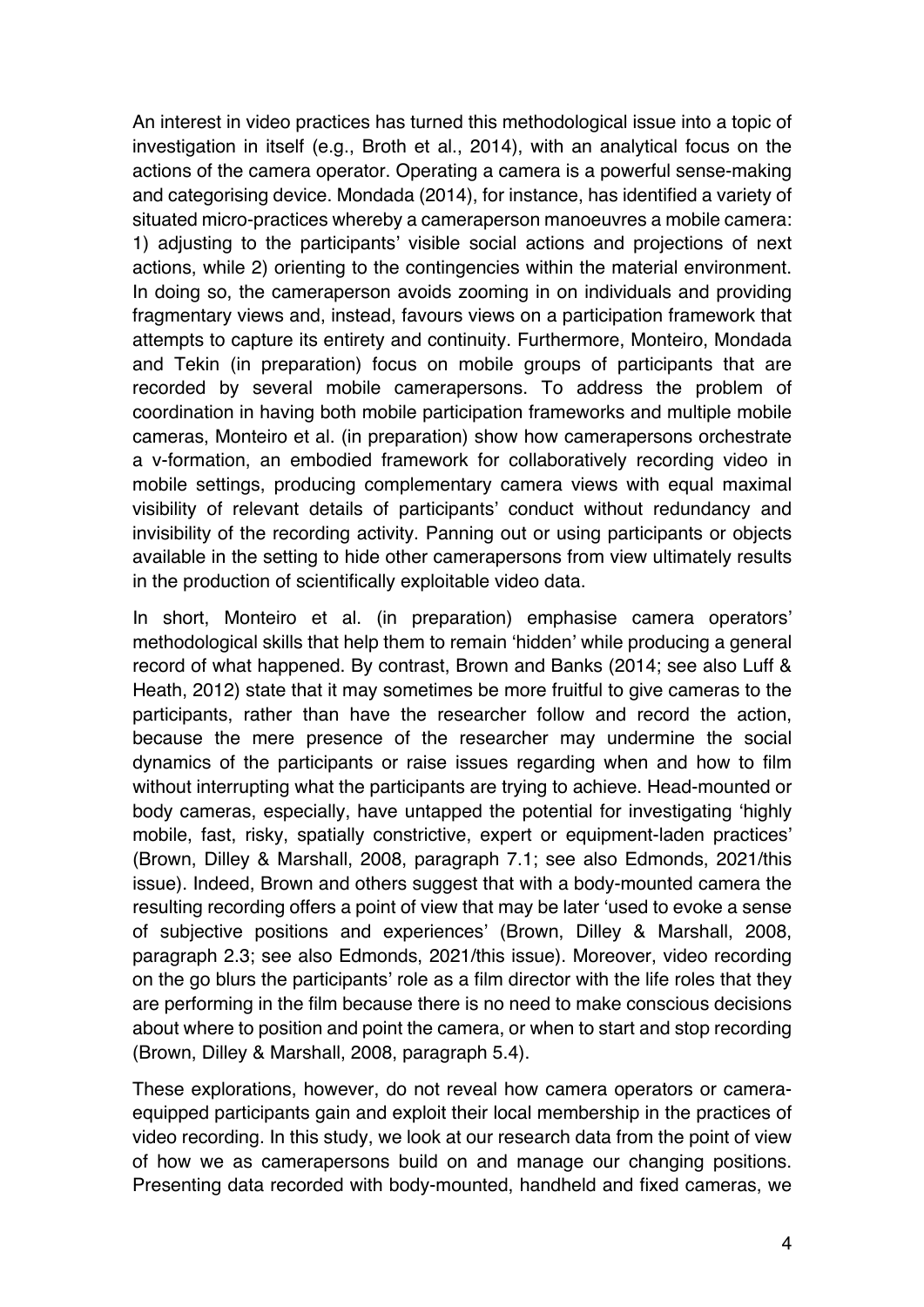show how we act as 'pre-analysers' by adopting various participant positions and drawing on relevant memberships. In addition to the video recordings of the events, possibly from multiple angles, we base our analyses on various offscreen scenes that we have access to in the form of observations and recollections. Moreover, we discuss extracts that make visible the pre-analyses carried out through the camera work by a researcher who has knowledge of particular, context-specific (mobile) practices: the researcher can be seen to monitor and take part in the ongoing activity in relevant ways. Finally, we consider whether our reflections might contribute to greater transparency in data collection and analysis in studies of social interaction.

### *3. Adopting and adjusting participant positions*

### 3.1 Orientation to interactional and environmental constraints

Let us first discuss situations in which a researcher engages in the activity under examination as little as possible. Our data show that even if we set out to record social activity in outdoor settings without intending to participate in the activity ourselves, we need to adjust our own conduct to various social and environmental contingencies. In Extract 1, a mother (off-camera) and two children (Sarah and Aaron, Figure 1a) are picking blueberries in a forest. While recording the activity with a handheld video camera, the researcher is exposed to the same natural elements as the participants, in this case mosquitoes. Although no mosquitoes are visible or audible in the video, the consequences are visible in the researcher's handling of the camera and in Aaron's conduct. The data have been transcribed according to the conventions described in Jefferson (2004) and Mondada (2019).

### *Extract 1. 21 HANS Picking blueberries (00:47:30)*

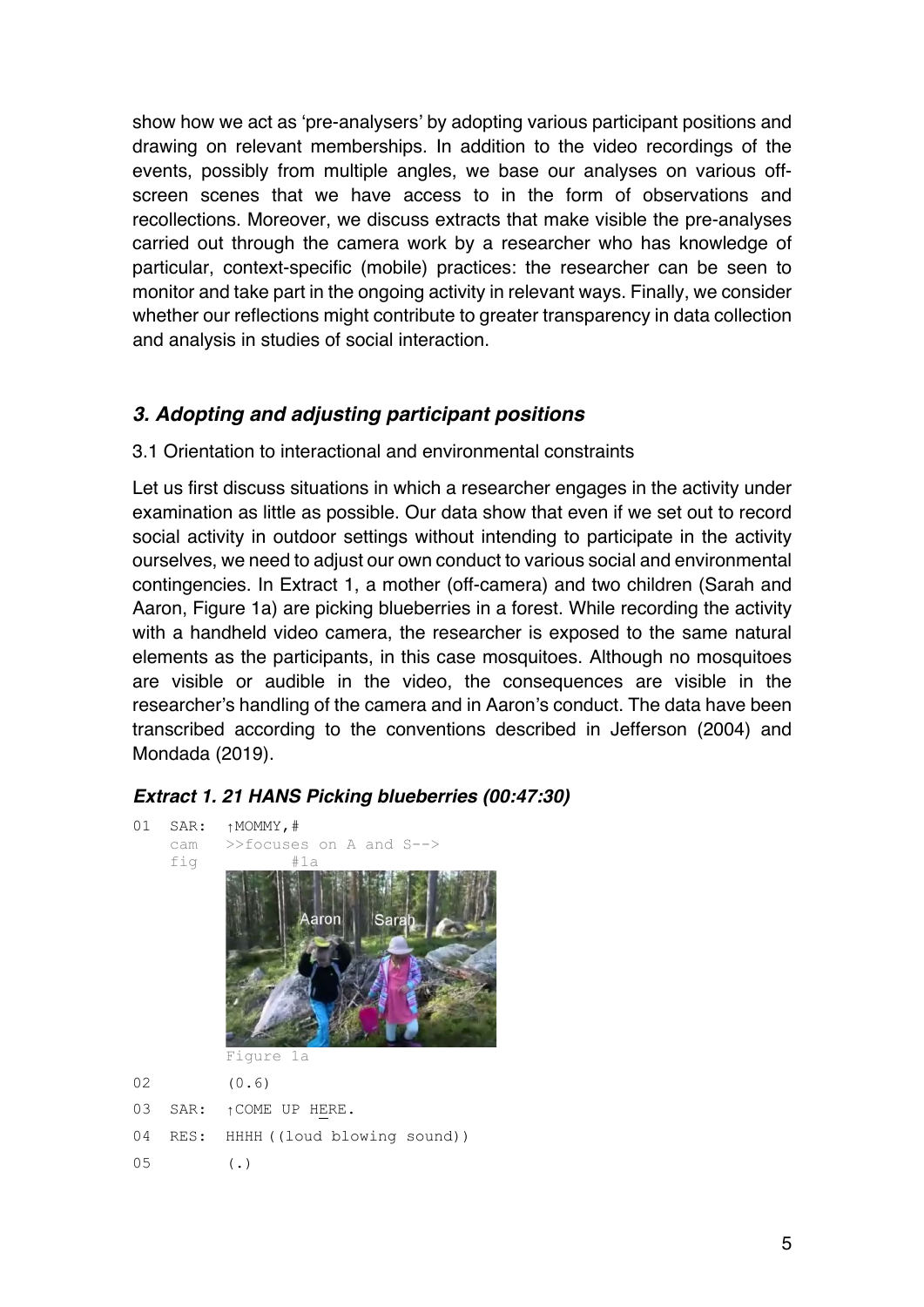|    |            | 06 SAR: HERE'S 1BLUEBERRIES.                                                                                                            |
|----|------------|-----------------------------------------------------------------------------------------------------------------------------------------|
|    | $07$ (0.7) |                                                                                                                                         |
|    |            | 08 MOM: there's blueberries where I am.                                                                                                 |
| 09 |            | (0.7)                                                                                                                                   |
|    | cam        | 10 SAR: OKAY WE'RE *GOING, WE'RE GOING (-) HIGHER.* YOU STAY there<br>-->*descends-----------------------*focuses_on<br>$underbrush-->$ |



In the extract, the family members negotiate where to pick blueberries. Aaron has taken off his cap to chase away mosquitoes and now puts it back on (Figure 1a). The researcher also attempts to chase away a mosquito from her right hand, which is holding the camera, by audibly blowing on it (l. 4). When the attempt fails, the researcher lays the camera on the ground (l. 10), brushes the mosquito away with her left hand and scratches the back of her right hand. The researcher's two latter actions are not visible, audible or otherwise inferential from the video extract, but they are available from the researcher's reflections on what happened. In other words, without the researcher's account of the event, we would not know why the camera is lowered onto the ground in the middle of recording. What is more, the conduct of the video-recording researcher may have consequences in situ too. As can be seen in the extract, the unusual movement of the camera catches Aaron's interest: he gazes at the camera on the ground (l. 13 and Figure 1b), making visible his interpretation of what is unexpected and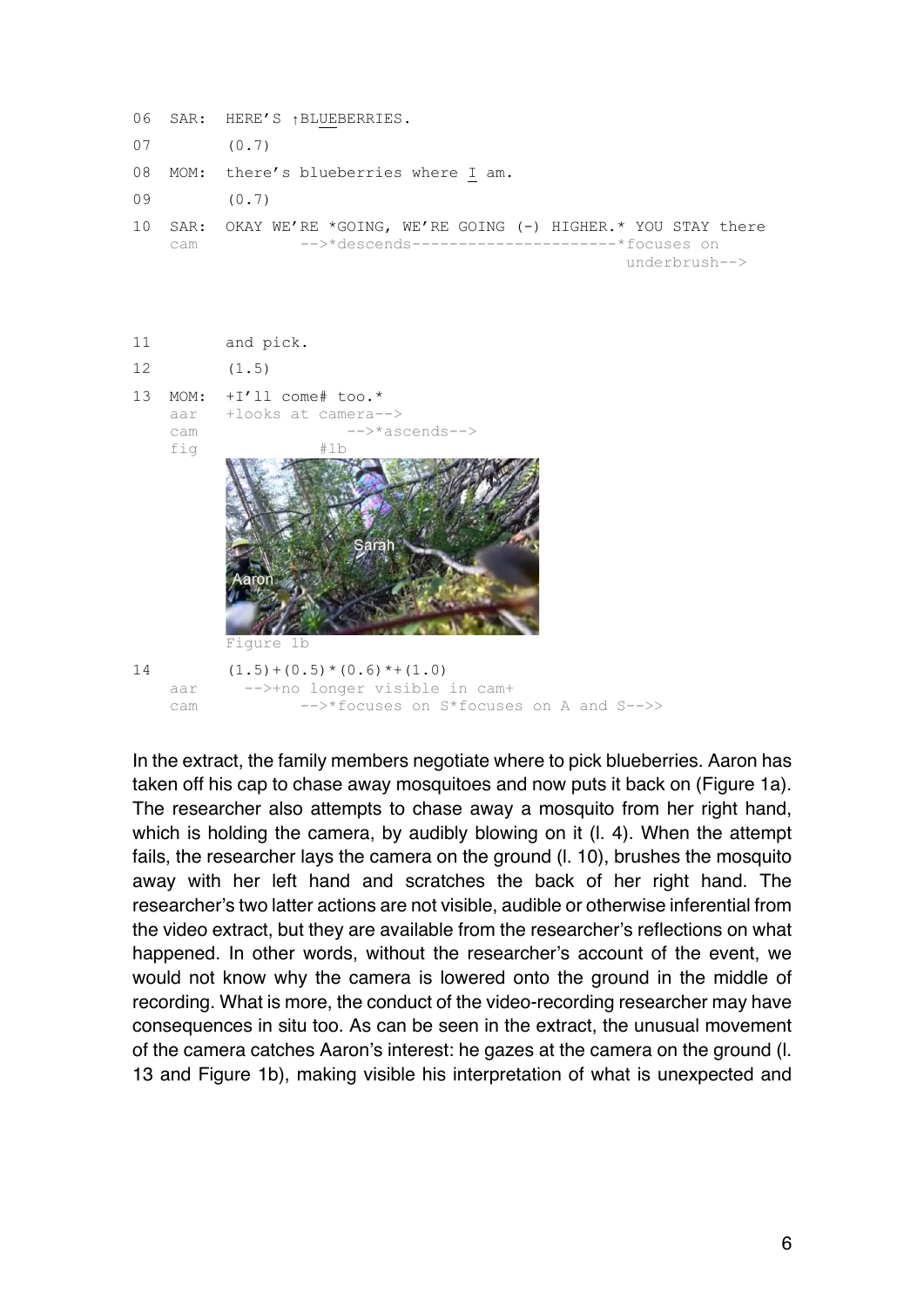thus noteworthy in the researcher's conduct. To put it differently, the researcher's actions have an effect on how Aaron conducts himself at that moment.2

Extracts 2 and 3 present other types of challenges that relate to recording human activity in natural settings, namely challenges posed by the terrain and the participants' moving away from one another. In Extract 2, Sarah, Aaron and their mother first negotiate whether they should move forward and then, having decided that they should, begin to walk up a slope over rocks and brushwood. The video-recording researcher moves along with the participants and is obliged to decide whom to focus on at different moments. Here our interest lies, in particular, in the movement and focus of the camera.

# 01 (3.6) cam >>focuses on S and A--> 02 AAR: mom let's# go for\*ward. cam -->\*turns from S and A to M--> fig #2a Aaron Sarah Figure 2a  $(0.9) * (0.3)$  cam -->\*focuses on M--> 04 SAR: ↑yeah# m\*om. cam  $--$  >\*turns from M to S and A--><br>fig  $\#2h$ fig **Mother**

*Extract 2. 21 HANS Picking blueberries (00:46:58)*

<sup>2</sup> There is also a challenge that concerns the transcription of the extract: as the video camera caught no mosquitoes and caught the researcher's embodied actions only indirectly (the loud blowing sound in line 4 and the camera movement), what would be the most appropriate way of integrating these features in the transcript? Here we have provided transcriber's comments on the sound quality in double brackets but refrained from providing other comments because we do not have video available of the researcher's conduct during the fragment, and thus no way of verifying the interpretation.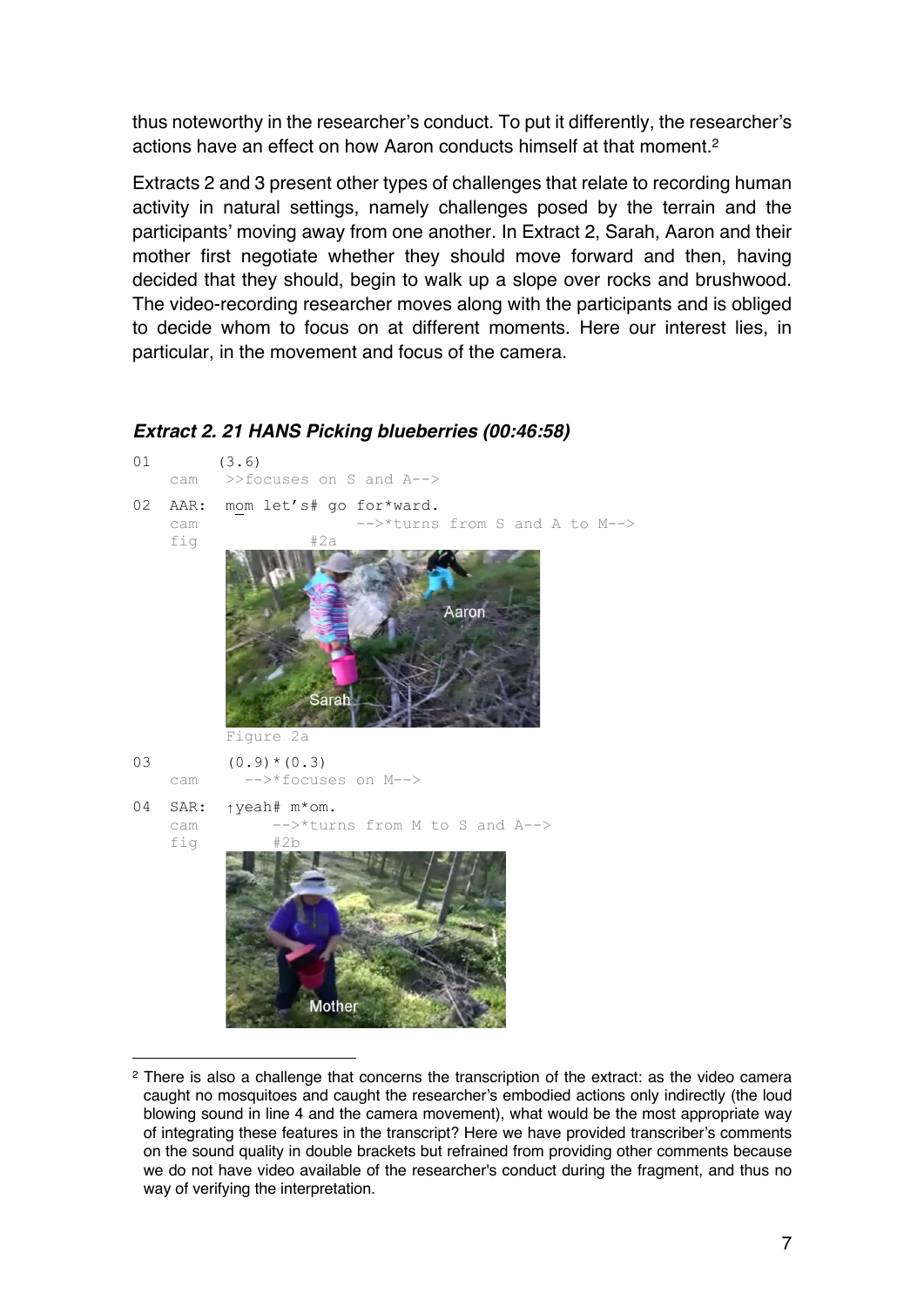Figure 2b

- 05 (0.5)
- 06 MOM: s#orr\*y?
	- cam -->\*focuses on S and A--> fig #2c

Sarah

Figure 2c

07 SAR: let's ↑go forward. 08 (0.3)

09 MOM:  $+$ °forward°.+

sar +straightens her back from picking posture+

10  $+(1.9) +*(0.6) +*$ 

sar +stands still

 +takes a step forward+no longer visible in cam-->> cam -->\*turns from S and A to terrain\*

Aaron

11 SAR: \*up we ↑go.

cam \*focuses on and moves along terrain-->>

 $12 \qquad (0.5) \# (1.1)$ 





Figure 2d

In the extract, the camera frame cannot capture all of the participants at once due to the distance between the participants as they pick blueberries. While the camera focuses on the children (Figure 2a), Aaron addresses the mother with *Mom, let's go forward* (l. 2). On the last word, *forward*, the researcher begins to turn the camera towards the mother. In so doing, she displays her orientation to the ongoing interaction and to the mother as the intended next speaker (see Mondada, 2006). However, it is not the mother but Sarah who takes the next turnat-talk: her *yeah, Mom* (l. 4) aligns with Aaron's proposal. During the first word, *yeah*, the camera still focuses on the mother (Figure 2b), but the researcher then turns the camera back towards the children. Consequently, the mother is out of the camera view when she finally takes a turn by initiating a repair (l. 6, Figure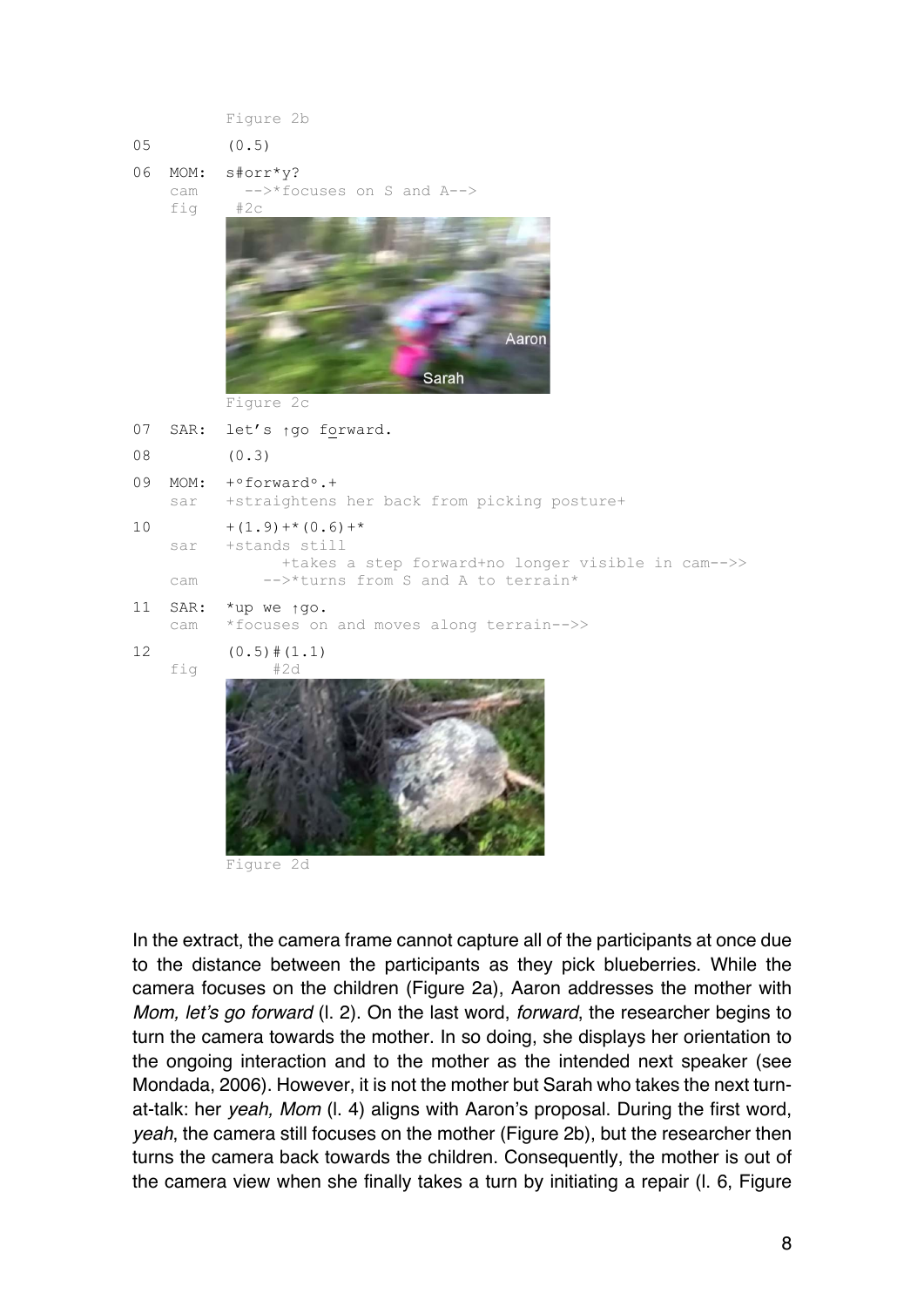2c). At the end of the repair sequence, Sarah straightens her back from a berrypicking posture (l. 9) and, after standing still for a couple of seconds, takes a step forward (l. 10). At this point, the researcher turns the camera from the children to the terrain. The camera movement makes visible the researcher's interpretation of the ongoing activity: she anticipates that the participants are about to move forward and prepares to do likewise. From line 11 onward, the camera view then moves along the terrain (Figure 2d) as the researcher walks up the slope to get ahead of the children and be able to record their movement from the front.

In Extract 3, a researcher is on a nature trip with three other participants, a walk along the paths and bridges of a group of islets. The researcher recorded the walk with a handheld video camera, and the other participants used their smartphones and GoPro cameras to shoot videos and take still photos. The researcher's approach to video recording activities was: 1) to walk backwards ahead of the others when moving along a predictable route and an even surface, such as a bridge; 2) to follow the others from behind when moving along a more or less predictable route but an uneven surface, such as a path; and 3) to stay stationary, and possibly pan the camera, when the others stood still or moved within a relatively bounded area. It is the last of these solutions that the researcher adopts in Extract 3.

Here, the participants have descended from a bridge and followed a path to the tip of an islet. Anette, William and Thomas stand on the rocky tip, looking around and using their smartphones or cameras. The researcher has stayed behind, so that all the others are, in principle, in camera view, except that a moment before, Thomas has stepped behind William (Figure 3a).

| 01   | $\# (0.8) + (2.2) + \pi \cdot (0.4) \# (0.2) \times (0.5) +$ |
|------|--------------------------------------------------------------|
| ane  | >>stands on rock                                             |
|      | +turns around                                                |
|      | +steps down---------+walks fwd-->                            |
| wil  | >>stands on rock, phone and camera in hands                  |
|      | ¤steps up----¤walks fwd-->                                   |
| tho  | $\ge$ stands on rock, camera in hands-->                     |
| cam1 | >>A & W in view; T not in view (behind W) *                  |
| cam2 | >>A in view--•pans left; A in view-->                        |
| fig  | #3b<br>#За                                                   |
|      | <b>William</b><br>(Thomas)<br>Anette                         |

### *Extract 3. 45 HANS Trip to nature 2 (00:12:12)*

Figure 3a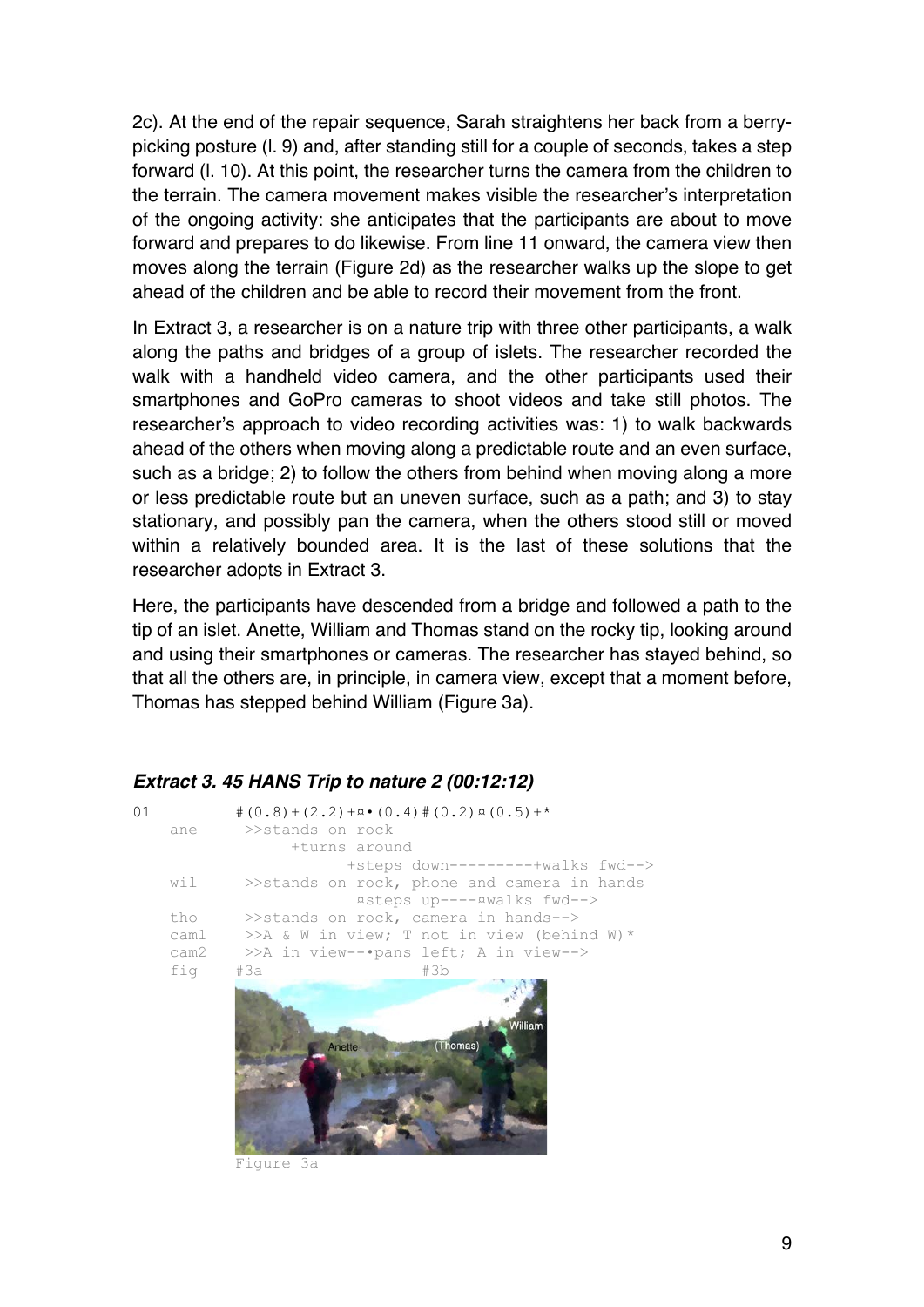

### Figure 3b

fig

02  $*(0.8)$ #\*<br>cam1 \*pans riv \*pans right; A, T & W in view\*<br>#3c



Figure 3c

| 03 |     | $*(1.2)*$           |  |
|----|-----|---------------------|--|
|    | . 1 | $+\pi$ m $\epsilon$ |  |

cam1 \*A, T & W in view\*

04  $*(0.8)*$ 

cam1 \*pans right; A & T in view; W behind foliage\*

#### 05  $*(0.8) * (0.8) * (0.3) * (0.3) * (0.8) * (0.2) *$  cam1 \*moves right; T in view; A in peripheral view; W b. foliage \*T in view; A not in view; W behind foliage \*moves forward; T in view; W behind foliage\*<br>cam2 -->•pans left; A in view; R in periphera -->•pans left; A in view; R in peripheral view •pans left; A and R in view--> wil  $--\infty$ fig #3d



Figure 3d

| 06 |      | $*(0.7)$ $#*(0.4)$ $#(0.3) \cdot (1.7)$ $#$ |     |                                          |
|----|------|---------------------------------------------|-----|------------------------------------------|
|    | caml |                                             |     | *pans right; T in view; W behind foliage |
|    |      |                                             |     | *T in view; W behind foliage-->>         |
|    | cam2 |                                             |     | $\leftarrow$ > A and R in view-->>       |
|    | fia  | #3e                                         | #3f | #3a                                      |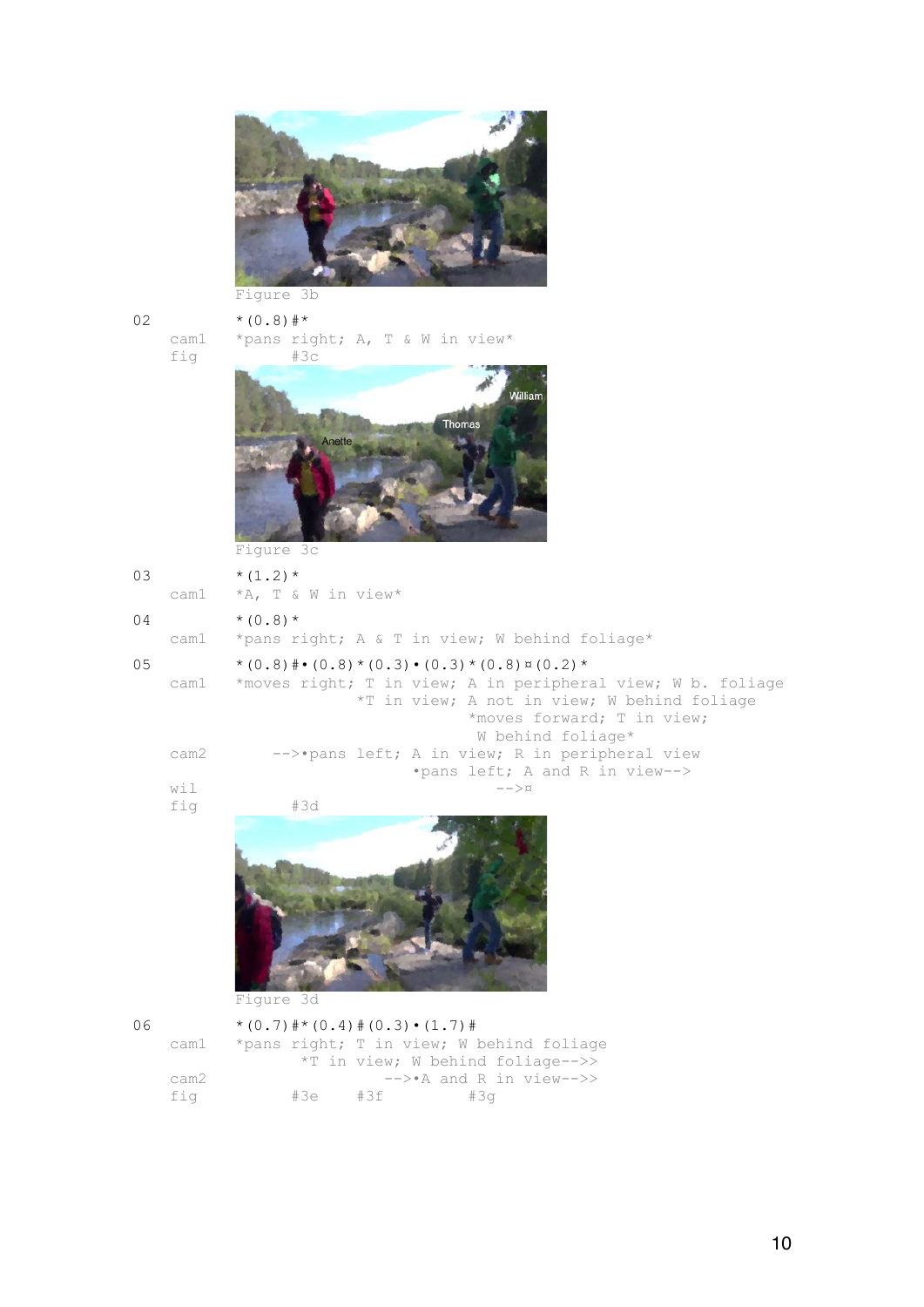

The three participants in front of the researcher's camera are individually engaged in the same activity of doing sightseeing. Their positions and movement are constrained by the uneven and possibly slippery surface of the rock, by the pools of water on the rock and the flowing river around the islet, as well as by the bushes and trees on the islet. If the researcher were to overcome these constraints in an attempt to have Thomas in camera view, she would risk losing Anette or William out of view instead (Figure 3a). Consequently, she remains where she is.

The researcher's first challenge is resolved as William takes a couple of steps up the rock to the right, and Thomas comes into view from behind him. At the same time, however, Anette steps down from the rock on the left. The researcher reacts to the participants' movement by panning the camera slightly to the right so that all three remain in view (Figures 3b-c). William then continues to take a few more steps up the rock behind the foliage of a tree, while Anette walks towards and past the researcher and the camera, with her gaze directed somewhere ahead of her (Figure 3d). The researcher evidently interprets Anette's conduct as her leaving the scene because the researcher now first pans right and then moves the camera slightly to the right, so that Anette disappears out of view. This allows for a better view of William, who nonetheless remains partly obscured by the foliage (Figure 3e), and treats capturing the actions of William and Thomas on video as more important than those of Anette's.

By remaining at some distance from the others and by attempting to capture them all, rather than the scenery, in the camera view, the researcher evidently aims at maintaining the position of a video-recording researcher, rather than another sightseeing participant. That is, she is conspicuously engaged in another activity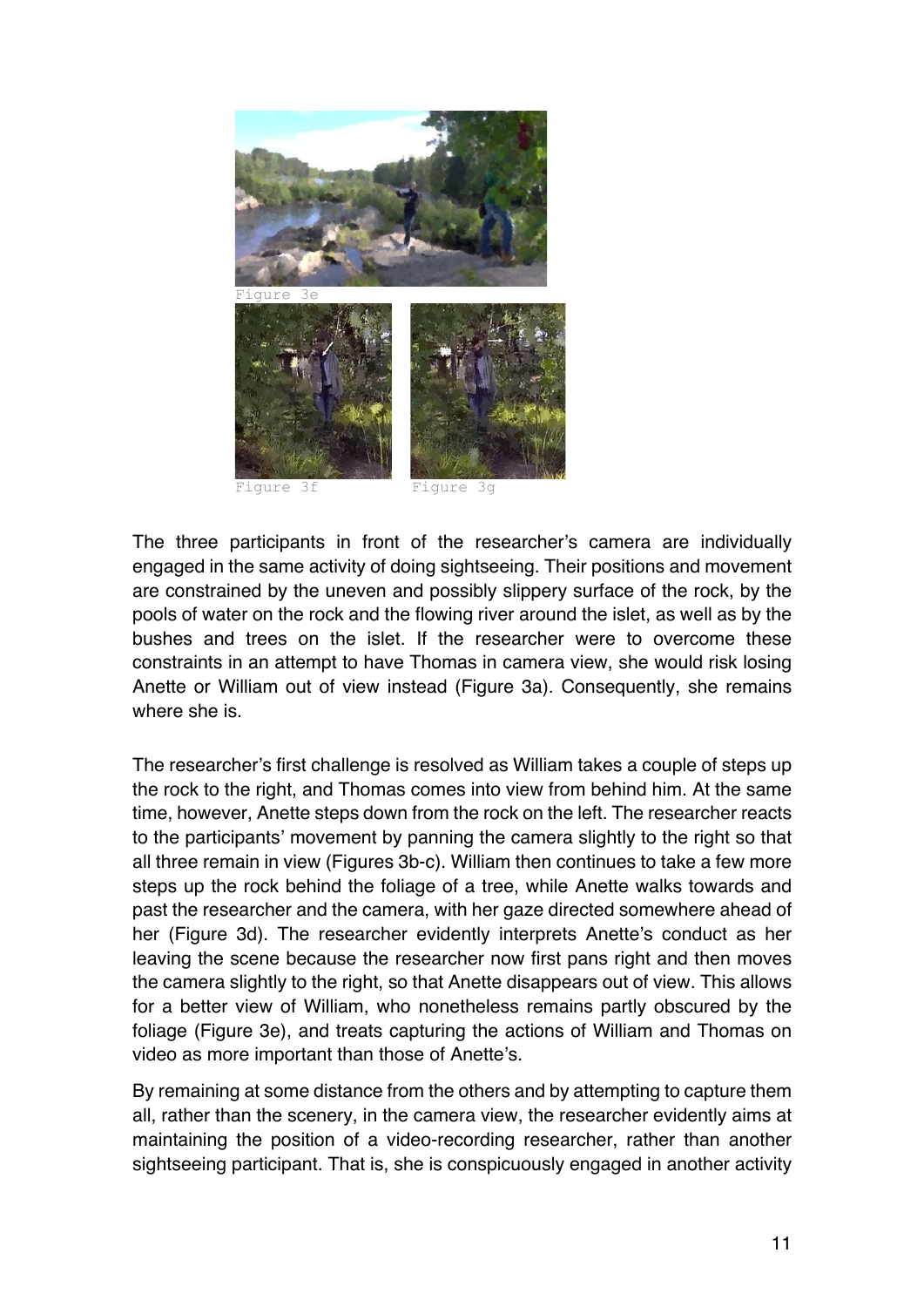than her co-participants. Views from Thomas's camera (Figures 3f-g), however, reveal that the researcher occasionally also engages in sightseeing with the others by keeping the camera steady but turning her gaze towards the scenery. At the time of writing, the researcher recollects agreeing with the others beforehand that she would mainly operate the video camera to record the others' sightseeing activity, and she also recollects making decisions about whom to focus on as the activity unfolded, usually on the principle of least effort. What is more, she recollects that she found it a challenge to capture even most of the participants on video most of the time with the equipment available.<sup>3</sup>

Extracts 1-3 show that even if we consider ourselves as data collectors only, we are necessarily participants in the ongoing situation when recording mobile outdoor activities. Firstly, although we may not take part in talking or in carrying out the same activity as others, such as berry picking or sightseeing, we are nevertheless exposed to the same specifics of the setting as those whom we are recording (see also Hofstetter, 2021/this issue). More specifically, we cannot avoid mosquitoes any more than others in the situation and we must move along on the same terrain as everybody else, adjusting our conduct to the prevailing natural conditions. Secondly, the technologies that we use - and the ways in which we use them - influence the data that we collect. By interpreting the ongoing activity and choosing what and whom to record at a particular moment, we treat some parts of the activity and some participants as (more) relevant to our possible research interests and therefore as (more) relevant elements of our data in the making. Finally, by just being present during the recording - not to mention conducting ourselves in unexpected or conspicuous ways - we have an effect on the activity that we record, in terms of what the others orient to and how they conduct themselves in the situation (see also Chen, 2021/this issue; Goico, 2021/this issue).

### 3.2 Active and proactive participation

In CA-labelled research that aims to discover the systematics of the organisation of talk-in-interaction, the minimum membership criteria for researchers is often that they belong to the same language community or culture as the studied participants. Once a researcher enters a specific institutional, organisational or sub-cultural setting, the notion of membership needs to be re-specified and the relation between the researchers' background knowledge and the participants' enactment of the context for interaction becomes an analytic problem (McHoul, 2008; McHoul, Rapley, & Antaki, 2008). Researchers doing CA in particular membership-relevant settings often characterise their work as being

<sup>&</sup>lt;sup>3</sup> We thank one of our reviewers for pointing out that here we touch on issues that are 'much larger than we often want to admit'. We agree, and we are afraid that space does not allow us to consider the technical specifications of our recording equipment further here. For a recent discussion on the collection of data with new camera technologies, see McIlvenny (2019), and for a reflection on the potential effects of video recording on the social situation, see Tuncer (2016).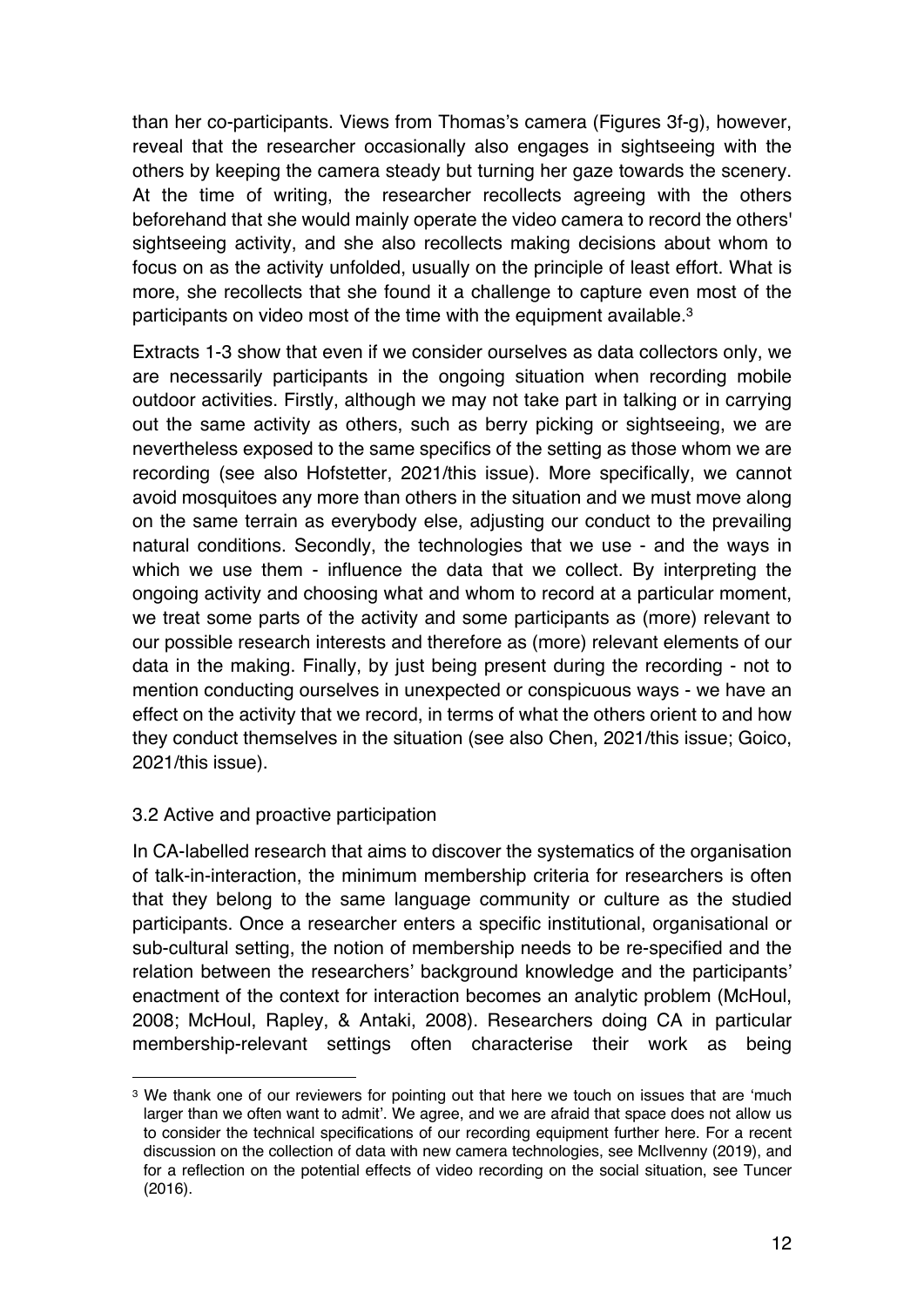ethnomethodological or including ethnographic elements to grasp the ways in which participants use the context in fulfilling their interactional tasks. The same holds true for a researcher recording context-specific interaction. For example, studying practices of cycling, McIlvenny (2015, p. 61) states that "the video ethnographer [is] forced to become actively mobile to track 'the action'. [She or he] needs to be a competent member of the mobility practice(s) being studied in order to anticipate and maintain an appropriate and safe position from which to record."

Our final two extracts include recording mobile practices that are particular to a specific group of human and non-human participants, namely search-dog trainers with their dogs. These practices are negotiated by all participants, including the researcher whose primary task on the studied occasions was to video-record the activity, rather than take part in the training with a dog. However, as will be shown, the researcher's active participation in effect facilitated the progression of the activity (see also Hofstetter, 2021/this issue). Compared with the spontaneous but negotiable movement of groups of participants who tended to stay together in relatively limited areas at any particular time in Extracts 1-3, the search-dog trainers presented in Extracts 4 and 5 were mobile within a large but pre-agreed area in the forest. The human participants moved alone or in groups, depending on the phase and purpose of the training. Most of the time, the handler-dog team (HDT) was the central actor and thus the focus of recording. However, all the participants, including the researcher, had to relate their mobility to the demands of the HDT. In this way, the participants were engaged in collaborative practices of looking and seeing: the participants who were not training their own dogs at a particular moment became observers and either looked at what the HDT did or avoided disturbing the HDT unnecessarily. In this setting, participants consider video recording an ordinary, mundane activity; in fact, search-dog trainers themselves often record trainings for their own purposes. Nevertheless, whereas search-dog trainers typically focus on recording the dog's performance, the researcher was interested in capturing the moment-by-moment unfolding of the activity as a joint accomplishment.

The researcher benefitted from having experience in search-dog training and being familiar with two basic rules: 1) one should not enter the running line of the dog, and 2) one should avoid abrupt movements when the dog is working. Being a competent member in the activity recorded did not alone solve the challenge of finding a fixed, safe recording position. The training plan was prepared separately for each HDT and had to be revised as the training proceeded to address any contingencies, which changed the ongoing course of action. Such a situation arose, for instance, when a dog found the target persons hiding in the training area but in the wrong order. This is the case in Extract 4, in which a handler (Veikko) returns to the starting point in order to re-send his dog (Zorro) to search for the last target person still hiding in the training area. To not be in the way, the other participants (search-dog trainers Ulla and Niina, and the researcher) begin to walk away from the training area. The transcript includes data from three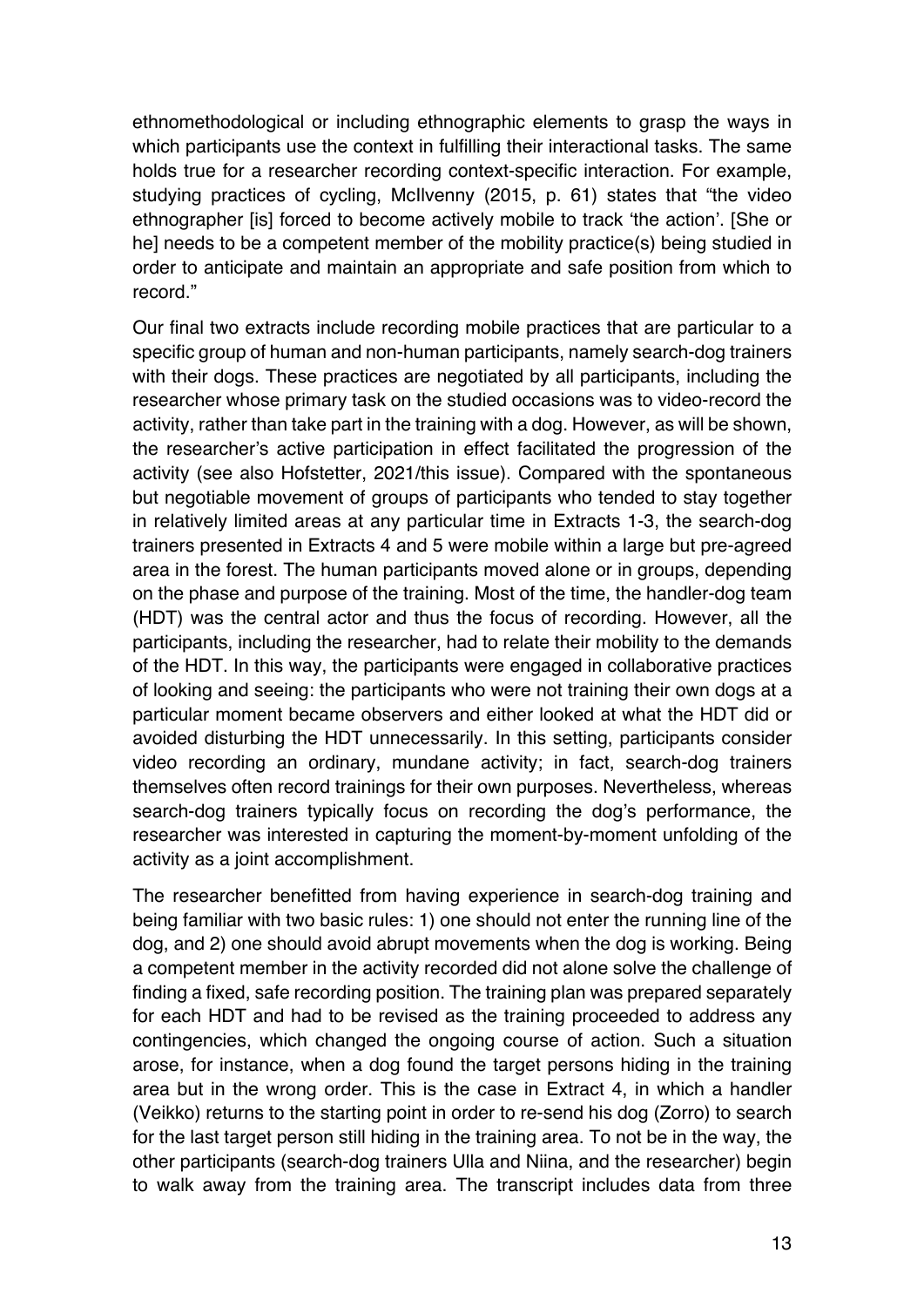cameras: a handheld Sony HDR operated by the researcher (cam1), a wideangle GoPro fixed on a tripod (cam2), and Veikko's chest-mounted GoPro (cam3).

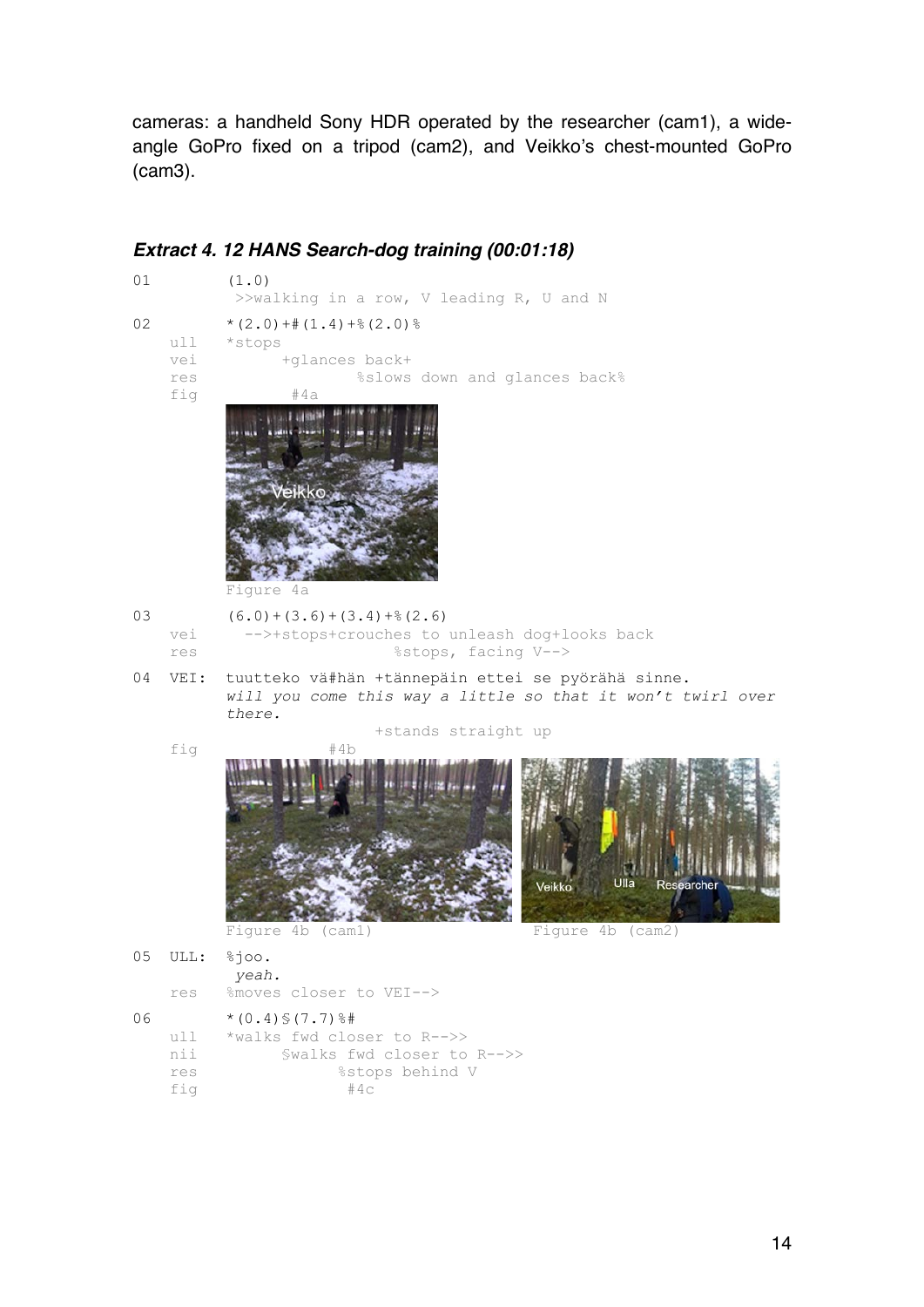

Figure 4c (cam1) Figure 4c (cam2)

At the beginning of the extract, Veikko and Zorro are followed by the researcher, Ulla, and Niina (l. 1). The walking formation changes when Ulla and Niina stop (l. 2) and start talking about Niina's training plan (not shown in the transcript). Ulla and Niina thus become disengaged participants in relation to the main activity of Veikko preparing to send his dog on a search. At this point, the researcher has to decide which position to take: either to remain with Ulla and Niina and continue video recording from a distance, or to move to a position from which to better capture the HDT's interaction. From the point of view of ensuring a smooth continuation of the training activity, both options are complex. On the one hand, while standing in the search area close to the dog's running line is not an ideal location for observers, remaining in the group could diminish the chances that the dog would mistake any of the observers for the target. Following Veikko, on the other hand, would make Ulla and Niina's disengagement stand out as not adhering entirely to expectations about the conduct of competent observing participants.

The researcher is able to acknowledge this dilemma on reflection, at the time of writing, due to his competence in search-dog training, but his decision-makingin-action is also observable on record as a change in his walking rhythm (slowing down) and a quick glance at Ulla and Niina right after Veikko has produced a similar glance at them (l. 2). The researcher continues walking some steps towards Veikko and then stops in a v-formation (Monteiro et al., in preparation), with the fixed camera forming the other vector (I. 3). While unleashing his dog, Veikko glances back again (l. 3). Discovering that Ulla and Niina are still standing in the search area, Veikko produces a directive turn, *tuutteko vähän tännepäin* ('will you come this way a little') and an account, *ettei se pyörähä sinne* ('so that it won't twirl over there') (l. 4). In so doing, Veikko displays his preference for the others to stand closer to him so that his dog would not be confused about which way to run. The researcher is the first one to follow the directive: he starts to move right after Veikko's turn (l. 5). At the same time, Ulla produces an aligning response *joo* 'yeah' (l. 5), and then both Ulla and Niina walk closer to the researcher (l. 6).

The researcher performs a double role, on the one hand, by avoiding being in the way of others and, on the other hand, by finding an appropriate location for video recording, which is an activity reserved exclusively for the researcher on this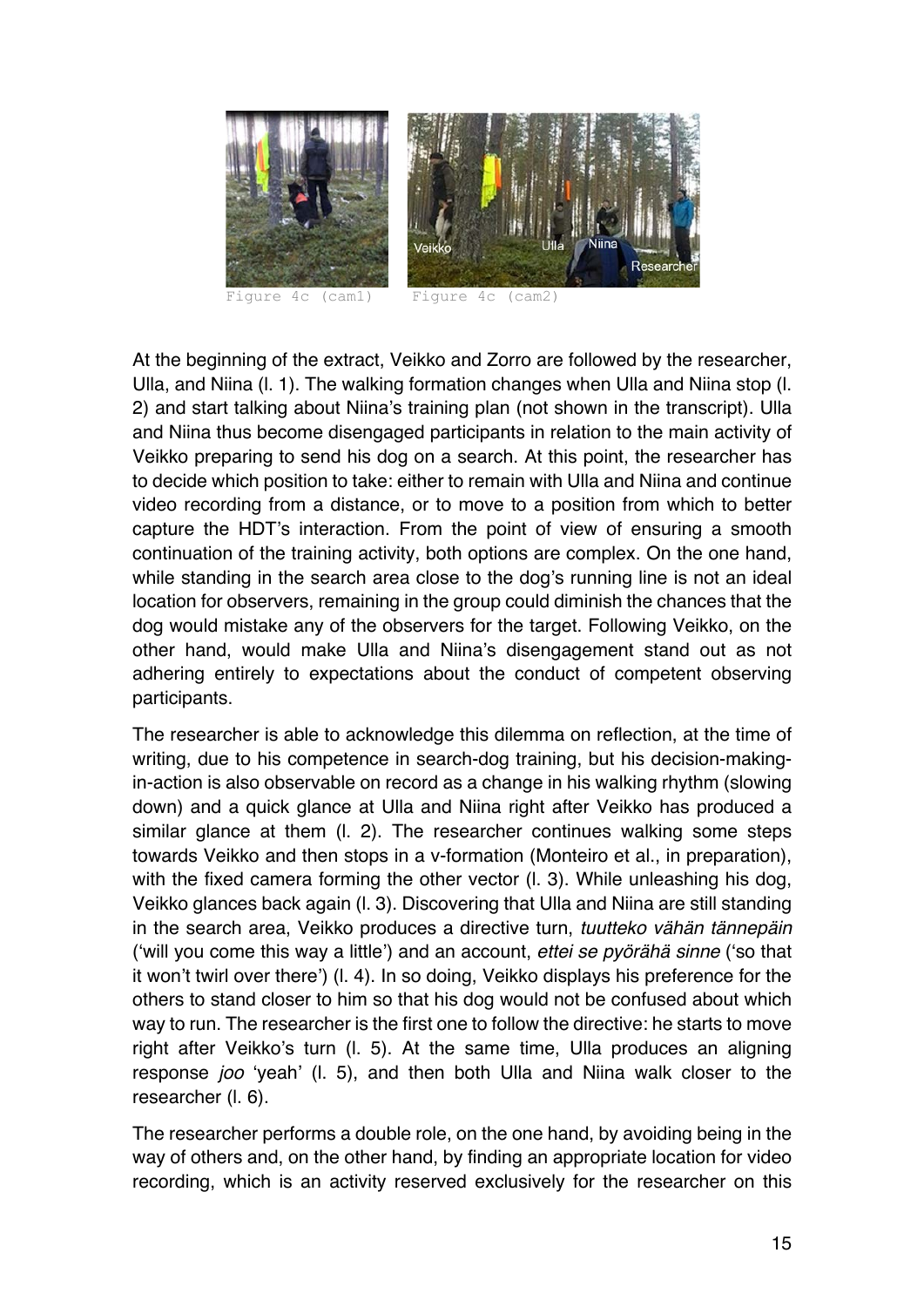occasion. This enactment of participation is not determined by the researcher alone but is negotiated during the course of the activity. Extract 4 shows in detail the methodological argument made in the field of multimodal interaction analysis about the role of the researcher as a participant: 'with hand-held, roving cameras, the person doing the recording can be considered a participant who is involved in the recorded situation [and who] can display involvement in a situation by moving the camera in particular ways' (Haddington et al., 2013, pp. 26-27).

In Extract 5, the researcher takes a proactive role in the emerging situation by noticing and then informing the handler (Ritu) about her dog's (Hip) whereabouts. The incident was recorded with two cameras: a handheld device (cam1) operated by the researcher, and a wide-angle GoPro fixed on a tripod (cam2; N.B. all figures have been cropped from the original frame).



*Extract 5. 13 HANS Search-dog training (GOPR0015 00:00:53)*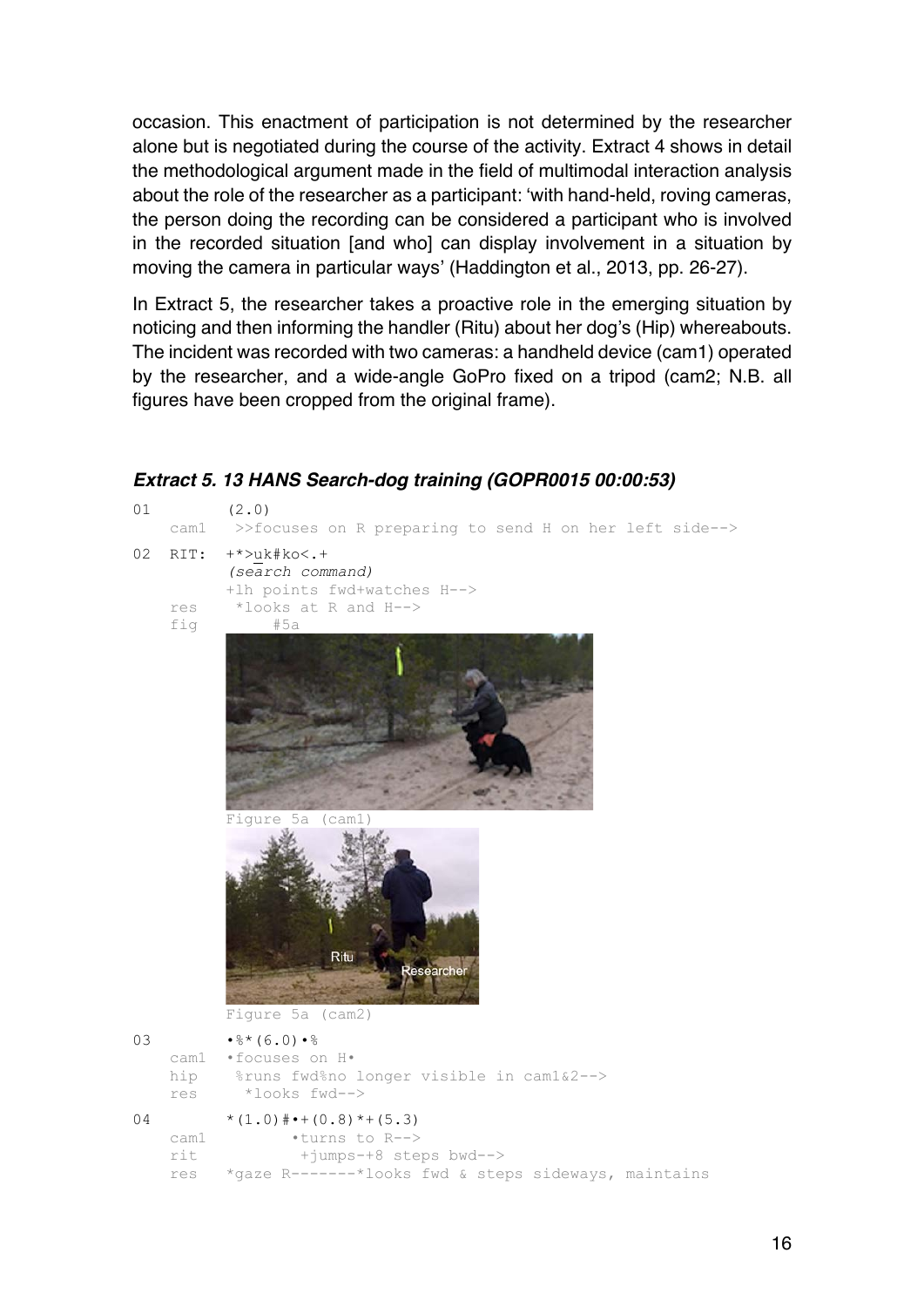

Figure 5c (cam2)

09 RIT: °ei nää°. *can't see.*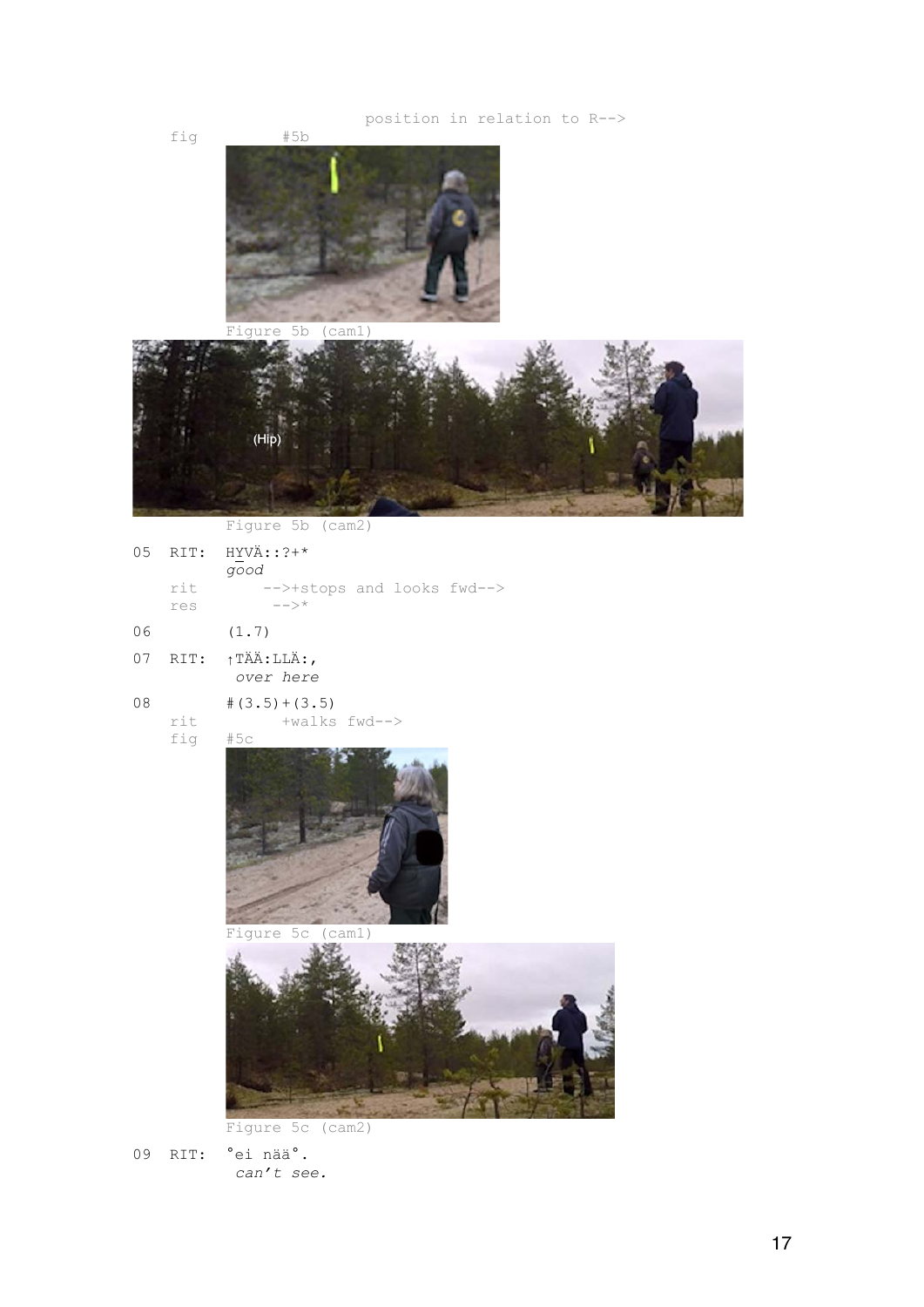| $10$ | rit<br>res                           | $(4.3) * (3.1) + (5.7) + (0.5)$<br>-->+climbs on a hillock+stops<br>*follows R-->                                 |
|------|--------------------------------------|-------------------------------------------------------------------------------------------------------------------|
| 11   | rit<br>res<br>fig                    | $++$ * (5.7)<br>+visibly searching for H--><br>-->*stops by the path<br>#5d<br>Figure 5d (cam1)                   |
|      |                                      | Figure 5d (cam2)                                                                                                  |
| 12   | $\texttt{res}$<br>hip<br>cam1<br>fig | $*$ $*$ (2.0) $\cdot$ (0.9)<br>*turns head right -- ><br>%approaches R from right --><br>-->*turns to H--><br>#5e |
|      |                                      | Hip<br>Figure 5e (cam2)                                                                                           |

13 RES: täältä tulee.# *here {she} comes.* fig



Figure 5f (cam1)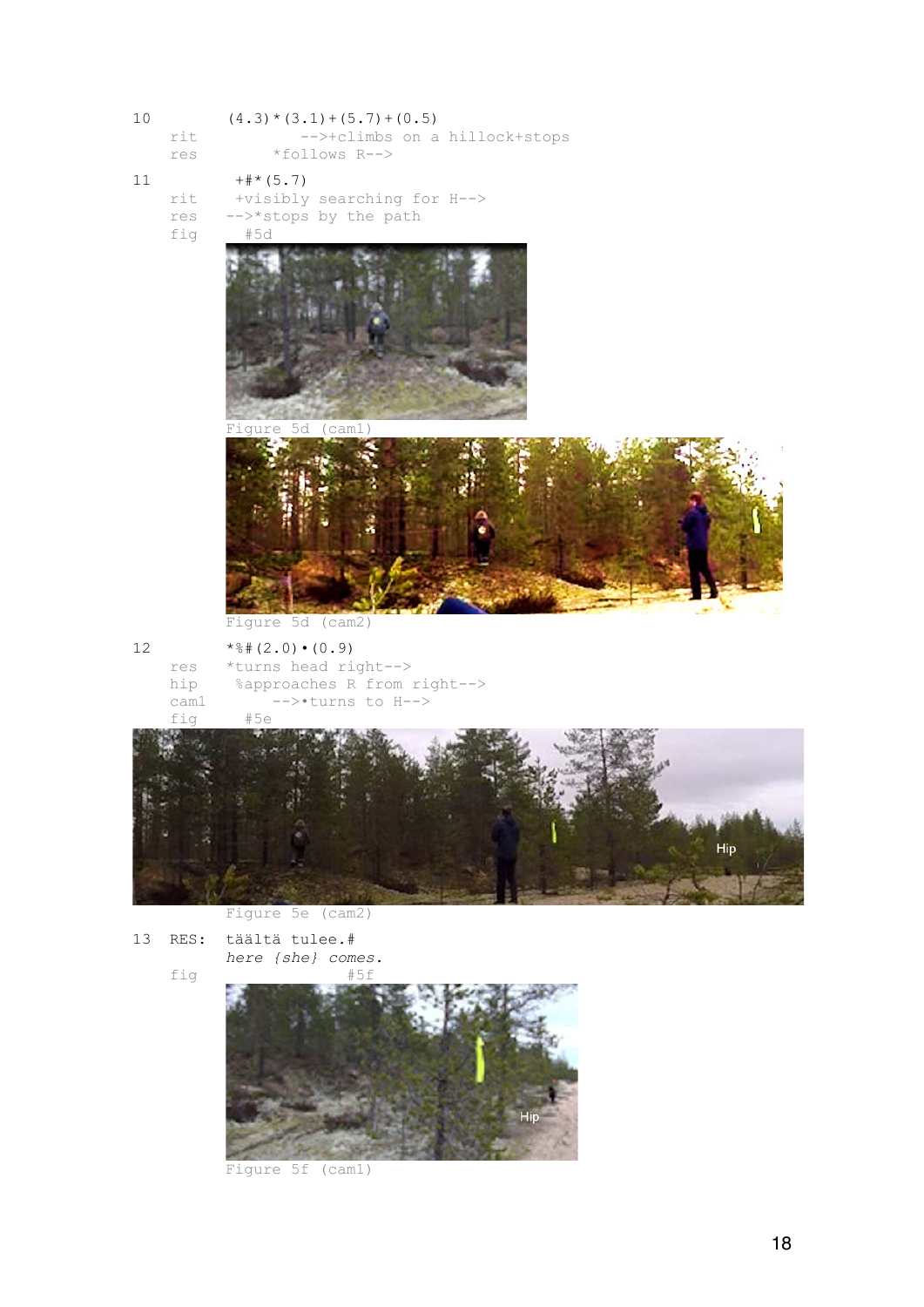

16 RIT: +%tai:tava tyttö.=ei siihen mittään tyhjää tullukkaan. *good girl=there wasn't any empty (target).*

Figure 5g (cam1)

+walks toward centre line-->>

hip %walks in heeling position next to R-->>

In line 2, Ritu sends Hip to the search area on the left side of the road that functions as a middle line, a line that, according to trial rules, a handler should not leave when their dog is performing a search. Hip is running forward, and the researcher follows the dog with his camera (l. 3). Once Hip disappears into the woods, the camera turns back to Ritu as the relevant participant to observe (l. 4). She makes visible efforts to gain a better view and to spot her dog by jumping and taking steps backward (l. 4). She then praises (*hyvä* 'good', l. 5) and calls out to Hip (*täällä* 'over here', l. 7), but the dog remains out of sight. Ritu continues to look for Hip by carrying out small bodily manoeuvres such as walking forward (l. 8). These bodily adjustments, movements and verbal cues indicate uncertainty over the dog's performance. Ritu also produces an 'online commentary' (Heritage & Stivers, 1999) in a soft voice, *ei nää* ('can't see') (l. 9), and finally runs to the top of a small hillock to get a better view of the area (l. 10).

Ritu's displays of uncertainty are a common practice in search-dog training, and her comment could well be just self-talk. The camera on the tripod (cam2) shows, however, that the researcher is also actively looking for the dog and produces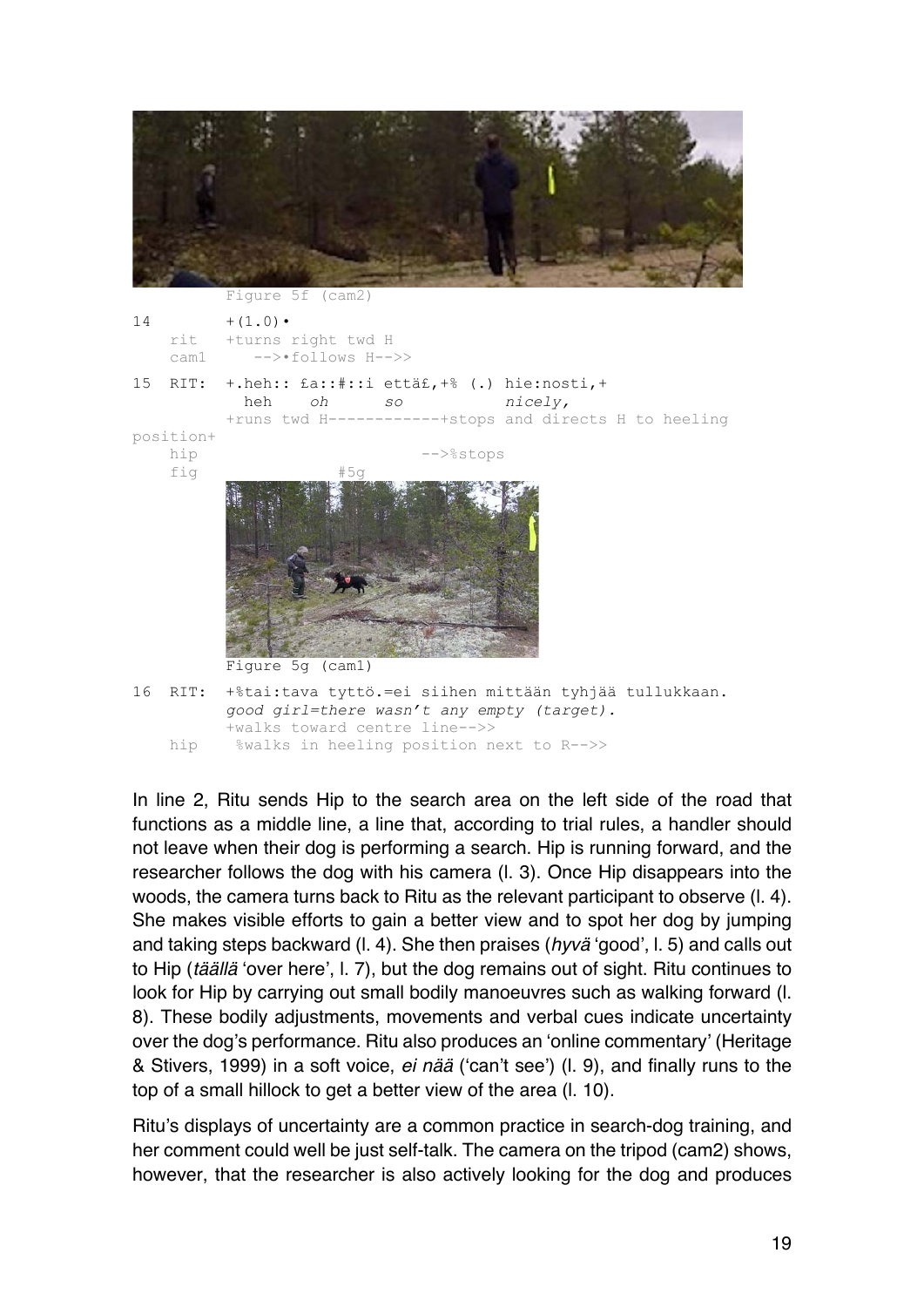similar bodily movements and trajectories (esp. l. 4 and 5) as the handler. The researcher mainly observes the situation with his own eyes and only occasionally glances through the camera to check that the focus stays on the handler. In line 11, Ritu is again visibly looking for Hip by orienting to the search area in front of her where she expects the dog to be. The researcher, in turn, glances towards the middle line on the right as another possible direction from which Hip might approach (l. 12). Indeed, Hip runs out of the forest from that side, and the researcher informs Ritu about this with a noticing (*täältä tulee,* 'here {she} comes', l. 13). Consequently, Ritu turns and runs towards Hip, praising the dog (l. 15).

By producing a noticing about the dog, the researcher influences the flow of the event. If we look at the data from the stationary camera (cam2), we can see that the noticing is a closing turn in a sequence in which the handler and the researcher have jointly addressed and solved an emerging problem. After receiving the noticing by the researcher, the handler turns towards the approaching dog (l. 14) and is ready to praise and reward the dog at the moment when it reaches her (l. 15). The researcher, the handler and the dog thus jointly create the precise moment for positive reinforcement to take place (see Greenebaum, 2010, p. 133). Rather than occurring as a surprise, the dog's return is played out as an ordinary, non-problematic sequence of actions in which all the participants observe the training as co-instructors. In this way, the dog is made unaware of any problems that the handler might have experienced in locating it. The fact that the handler does not respond verbally to the researcher's noticing (cf. Goodwin & Goodwin, 2012) but praises the dog after seeing it herself, here shows how the researcher as a competent member is able to recognise the activity of 'looking for and, on finding, producing a noticing' as relevant and expectable.

To summarise, Extracts 4 and 5 indicate that participants may treat the researcher's role in the event as fluctuating and, depending on the ongoing activity, orient to the researcher as an active or even proactive co-participant. The change in the researcher's participation may not always be as obvious as above, but we claim that researchers always exploit their own membership as an analytical resource for understanding how membership-bound practices are enacted and negotiated. The benefit of having recordings that also show researchers' embodied actions, together with ethnographic accounts of the event, is that this additional information provides a resource for analysing, for example, any changes in the participation framework from the members' point of view.

### *4. Conclusion*

In this article, we have explored the different participant positions that have been available to us as researchers of social interaction during the collection of mobile video data outdoors. Our aim has been, on the one hand, to develop our own practices in view of future data collection and analysis and, on the other hand, to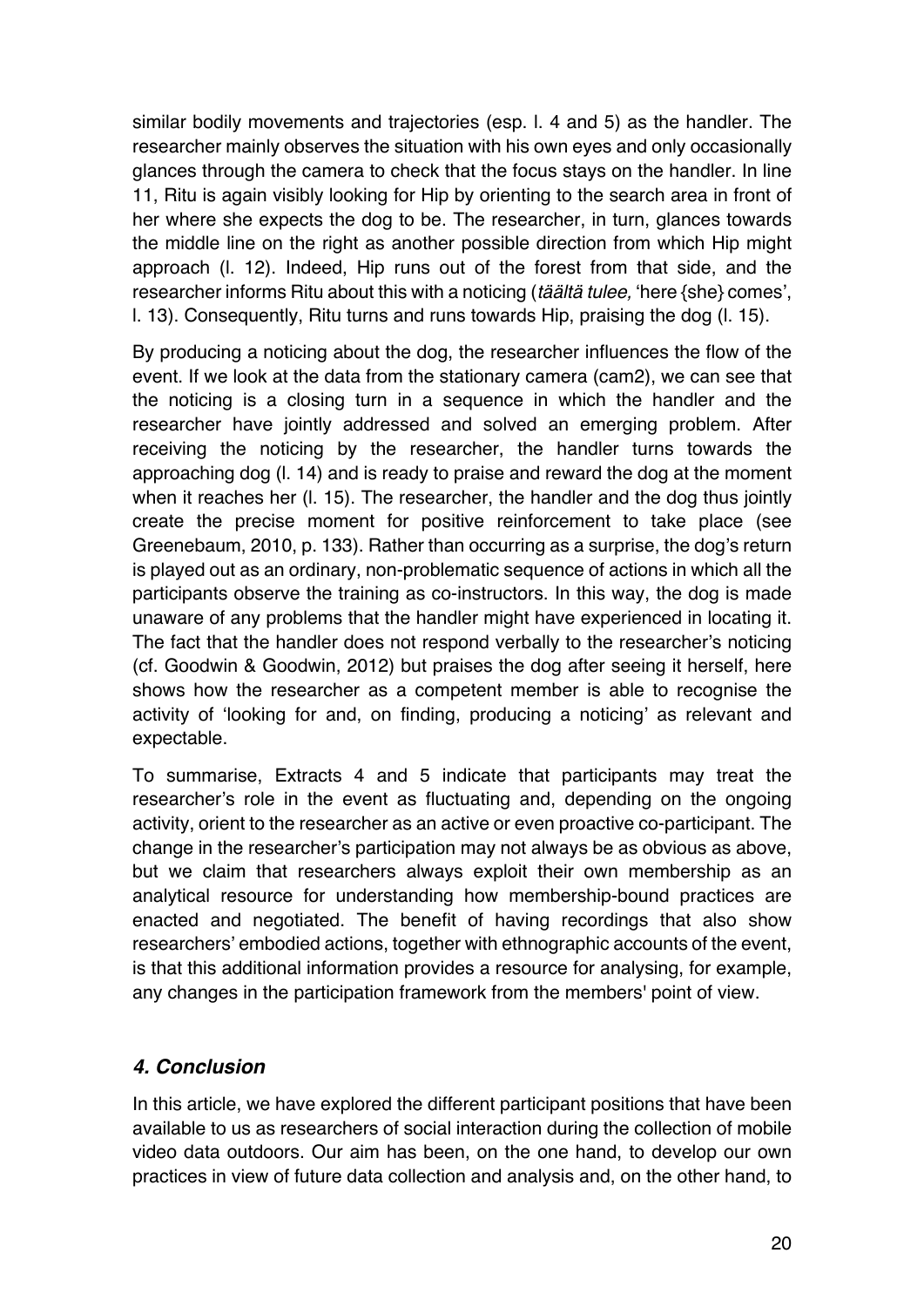contribute to such methodological reflection that aids an individual researcher to both appreciate and see beyond the specifics of the data that they have collected themselves. We have shown that regardless of being seen or not on the video, a co-present researcher unavoidably participates in the interactional situation that they are recording. Firstly, they are exposed to the same social and environmental features as the other participants in the setting and have to adjust their conduct accordingly. Secondly, their presence during the recording influences the orientations and conduct of other participants: the researcher's position is negotiated by all participants in the setting. We have also presented moments of adjustment in our data during which a video-recording researcher interprets the ongoing activity (by drawing on their participant knowledge) and makes decisions about what or whom to record. These moments make visible the role of the video-recording researcher as a pre-analyser of social interaction. Finally, we have shown that in some cases a researcher, as a competent member of a community organised around a particular recreational activity, may easily take an active or proactive part in the activity under examination.

What is distinctive about ethnomethodology is 'the unique adequacy requirement of methods' (Garfinkel & Wieder, 1992, p. 182). To meet the requirement in data collection, the researcher should have 'vulgar competence' and an ability to act as an ordinary member in the local setting under examination. This competence is often taken for granted, while sometimes it must be deliberately developed so as to recognise, identify and describe the specificities or 'haecceities' of the local setting (Garfinkel & Wieder, 1992, p. 175). We have argued and shown that 'the notion of member is the heart of the matter' (Garfinkel & Sacks, 1970, p. 342; ten Have, 2002), not only as a policy statement in ethnomethodology, but also because this position allows researchers to analyse their own participation, and orientation to their membership, in data collection. Hence the question is: how do we as researchers orient to our collection of video data, not as a technical problem but as a first-hand analysis of the social situation?

Because our competence is not only about what we learn through our research projects (including technical solutions or members' methods) but also about what is embedded in our historical bodies (as members and as researchers), we may more easily be drawn to topics that allow us to benefit from our competences. The search-dog training data in Extracts 4 and 5, for example, were collected by a researcher who was familiar with the activity but not with the participants. Another researcher not familiar with the activity but with the participants could have drawn upon a different kind of membership. Different kinds of memberships allow us to record and construct the data differently, and some make members' practices more readily observable than others. Depending on the context of study, displaying one's competence as a member may even grant the researcher access to continue data collection because the researcher can in this way render quite ordinary the actions that participants carry out (see also Hofstetter, 2021/this issue). Moreover, whatever our competences as members may be, not only can we trace them in the ways in which we have recorded data, but we can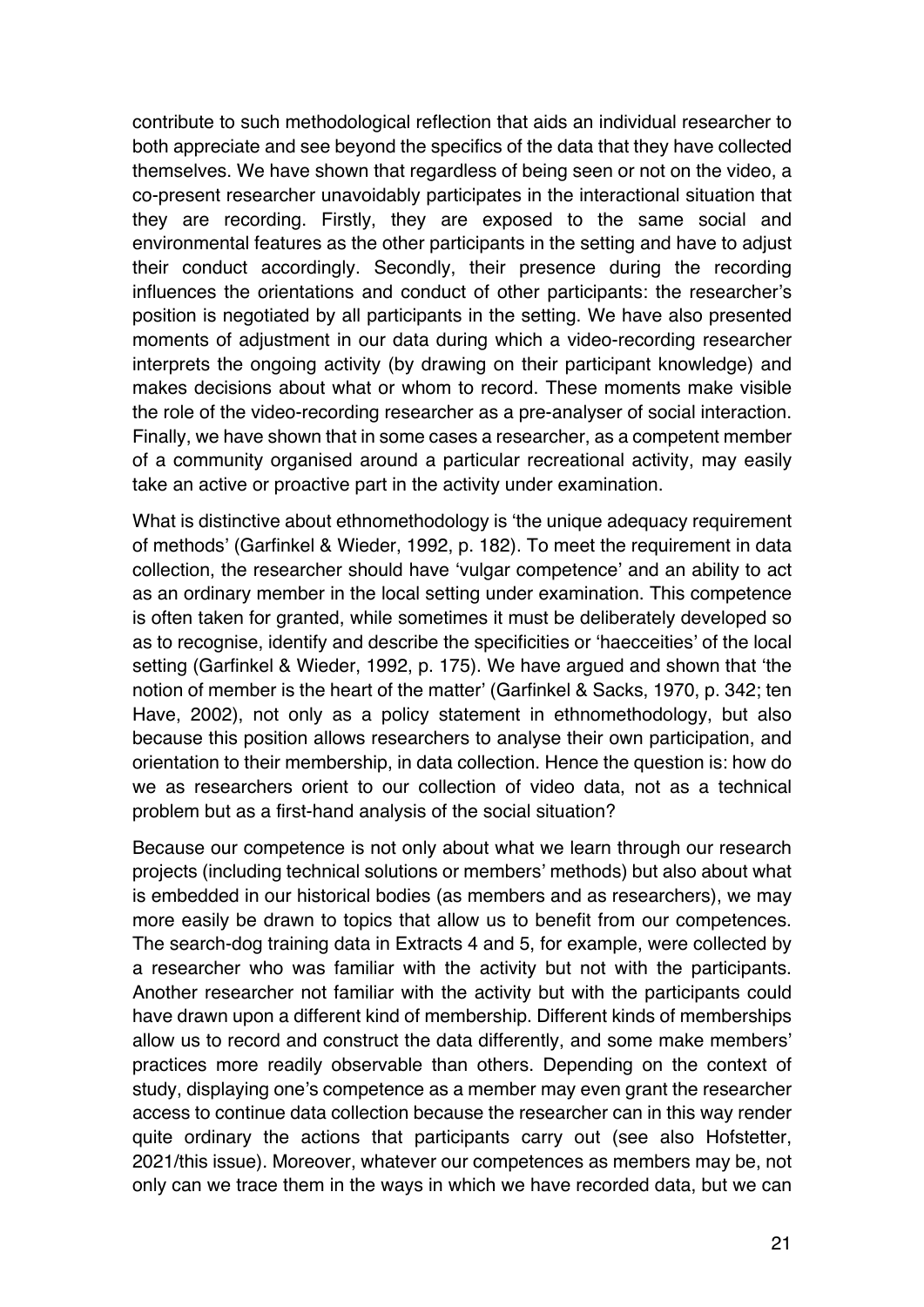and should also actively reflect on the various positions that we take, throughout the research process *and* in research reports (see Amundrud, 2011, on autoethnography; and Hester & Francis, 2003; Smith, 2019; 2020, on researchercentred approaches such as the talk-aloud video method).

One way forward in developing our reflective research practices is to go with the Big Video manifesto, advocated by McIlvenny and Jacobsen (2017; see also McIlvenny, 2018). The use of 360° video cameras to capture mobile activity, for example, reduces the need to operate the camera while being mobile and video recording. This leads to better chances to capture on video something that (other) participants also treat as relevant in the situation, rather than relying on fragmented recordings and possible recollections, or dismissing possibly interesting events because they are not on record in their entirety. Had we used 360° video cameras instead of 2D on the occasions discussed in Extracts 1-5, we would not have needed to anticipate the participants' next actions and movement, to attempt to keep them all in the camera view or to make decisions about what and whom to record. Nevertheless, we would have recordings in which participants might occasionally be obscured by foliage, have their backs towards the camera, or move beyond the reach of the camera view (see McIlvenny, 2018). Moreover, we would have recordings in which our own conduct as researchers and, perhaps more so, as participants would show in different ways: our embodied displays of being exposed to the natural elements of the environment and of engaging in participants' ongoing activities would be on record too. That is, although not necessarily planned nor necessarily returned to in analyses or research reports, new technologies, such as 360° video, necessarily increase the possible visibility of the researcher in the data that they collect, and in this way compel the researcher to consider their own position as a researcher and a participant.

### *Acknowledgements*

We are grateful for the many opportunities that we have had to reflect on our positions as researchers and participants with the two anonymous reviewers and the editors of this special issue as well as with participants in the COACT Grassroots sessions, at NorDisCo 2016 and at Keskusteluntutkimuksen päivät 2017. A special 'kiitos' for David Monteiro for helping us with the v-formation. During the long preparation of the article, we have received funding from the project *HANS – Human Activity in Natural Settings* (Academy of Finland, decision number 285393); the Finnish Cultural Foundation, North Ostrobothnia Regional Fund; Tampere University (Academy of Finland, decision number 297053); the Finnish Centre of Excellence in Research on Intersubjectivity in Interaction (Academy of Finland, decision number 284595); the Finnish Work Environment Fund and the Kone Foundation.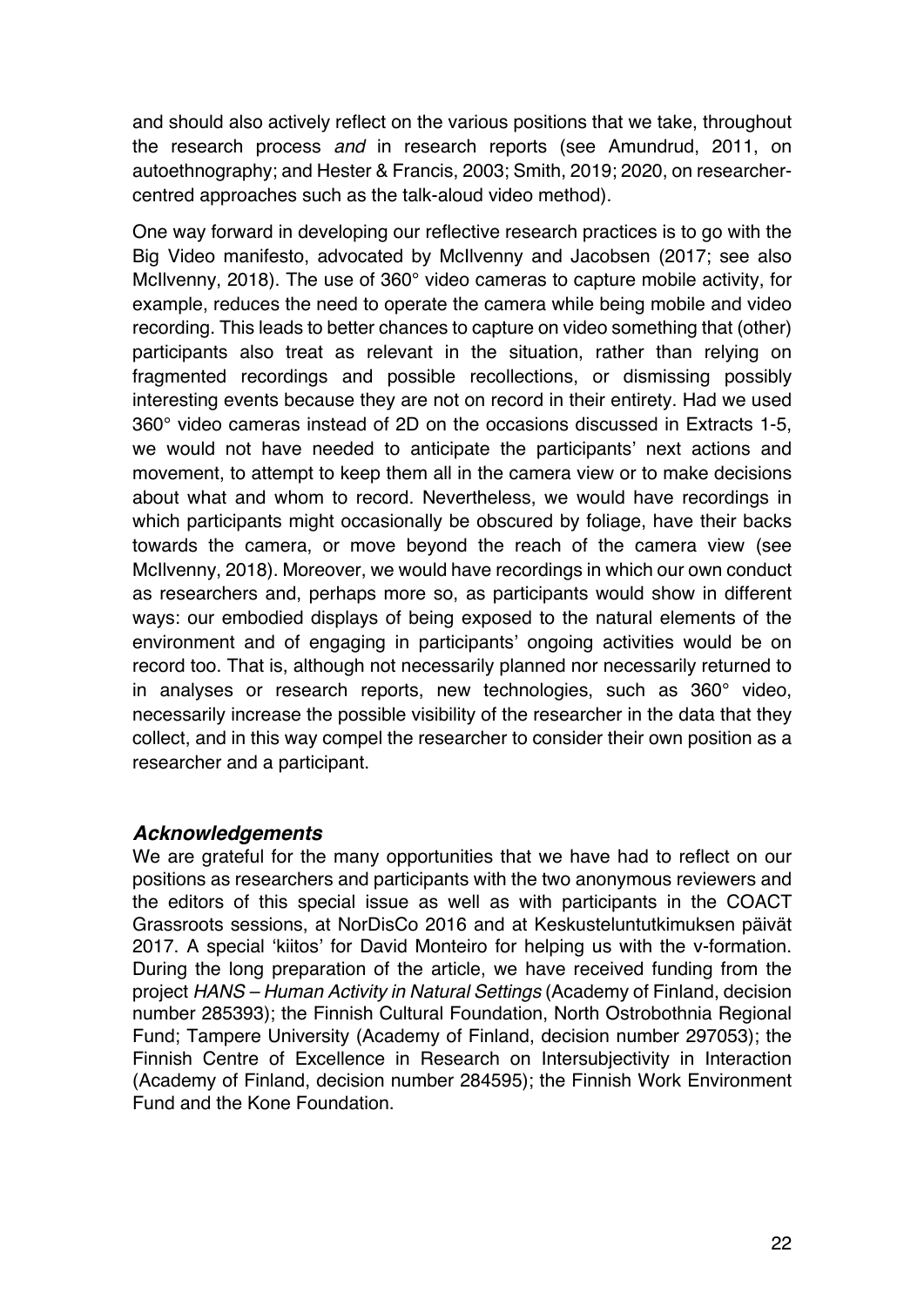### *References*

- Amundrud, T. (2011). On observing student silence. *Qualitative Inquiry*, *17*(4), 334–342. doi:10.1177/1077800411401190
- Broth, M., Laurier, E., & Mondada, L. (Eds.). (2014). *Studies of video practices: Video at work*. London, England: Routledge.
- Brown, K. M., & Banks, E. (2014). Close encounters: Using mobile video ethnography to understand human–animal relations. In C. Bates (Ed.), *Video methods: Social science research in motion* (pp. 95–120). London, England: Routledge.
- Brown, K. M., Dilley, R., & Marshall, K. (2008). Using a head-mounted video camera to understand social worlds and experiences. *Sociological Research Online, 13*(6), Art. 1, http://www.socresonline.org.uk/13/6/1.html.
- Chen, R. (2021). The researcher's participant roles in ethical data collection of autistic interaction. *Social Interaction. Video-Based Studies of Human Sociality, 4*(2)*.*
- Edmonds, R. (2021). Balancing research goals and community expectations: The affordances of body cameras and participant observation in the study of wildlife conservation. *Social Interaction. Video-Based Studies of Human Sociality, 4*(2)*.*
- Garfinkel, H., & Sacks, H. (1970). On formal structures of practical action. In J. C. McKinney & E. A. Tiryakian (Eds.), *Theoretical sociology: Perspectives and developments* (pp. 338–366). New York, NY: Appleton-Century-Crofts.
- Garfinkel, H., & Wieder, D. L. (1992). Two incommensurable, asymmetrically alternate technologies of social analysis. In G. Watson & R. M. Seiler (Eds.), *Text in context: Studies in ethnomethodology* (pp.175–206). Newbury Park, CA: Sage.
- Goico, S. (2021). Participation frameworks in the course of video-based fieldwork in mainstream classrooms: Negotiating the role of the researcher. *Social Interaction. Video-Based Studies of Human Sociality, 4*(2)*.*
- Goodwin, C. (1994). Professional vision. *American Anthropologist, 96*(3), 606– 633. doi:10.1525/aa.1994.96.3.02a00100
- Goodwin, M. H., & Goodwin, C. (2012). Car talk: Integrating texts, bodies, and changing landscapes. *Semiotica*, *191*(1/4), 257–286. doi:10.1515/sem-2012-0063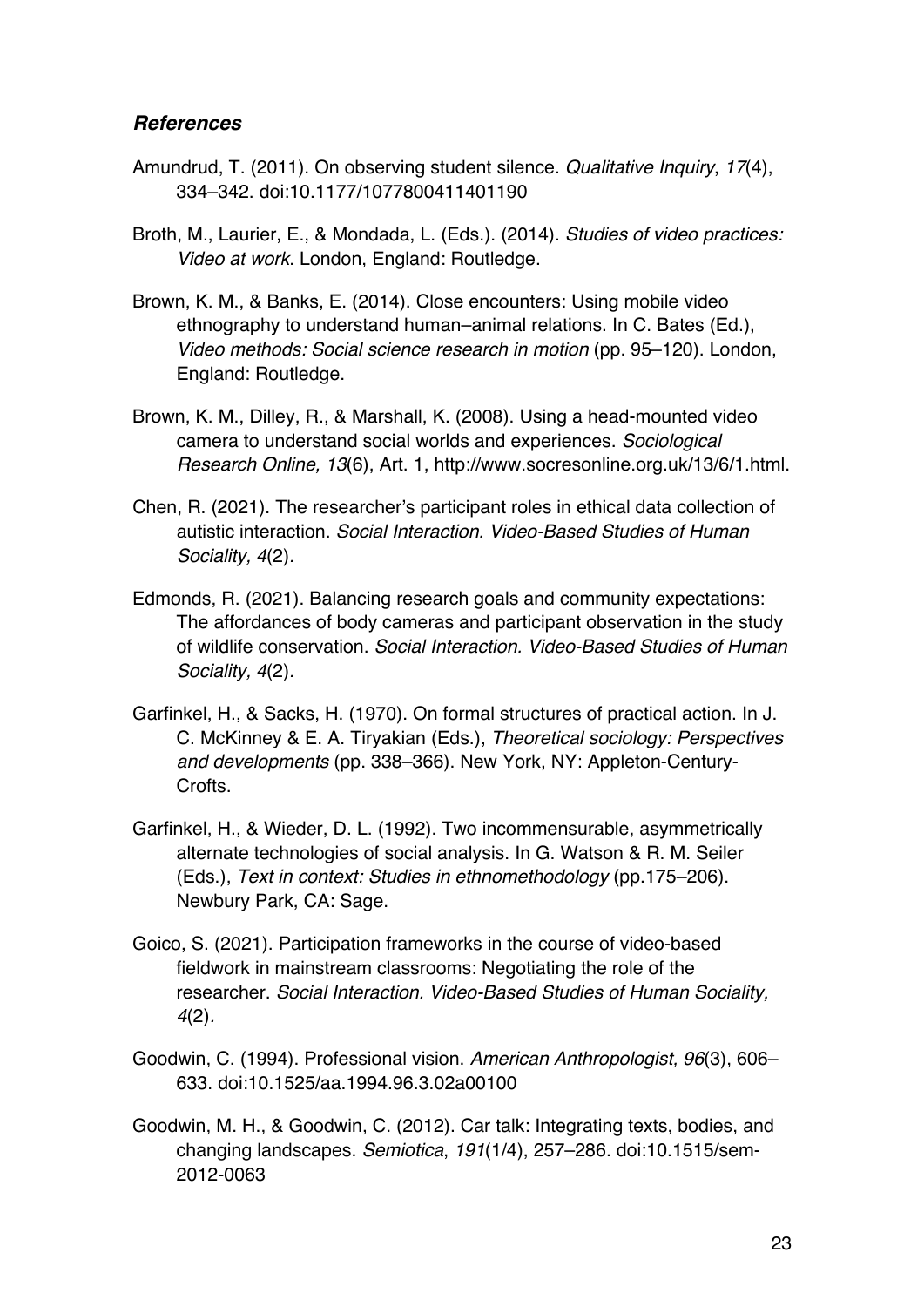- Greenebaum, J. B. (2010). Training dogs and training humans: Symbolic interaction and dog training. *Anthrozoös*, *23*(2), 129–141. doi:10.2752/175303710X12682332909936
- Haddington, P., Mondada, L., & Nevile, M. (2013). Being mobile: Interaction on the move. In P. Haddington, L. Mondada & M. Nevile (Eds.), *Interaction and mobility: Language and the body in motion* (pp. 3–61). Berlin, Germany: De Gruyter.
- ten Have, P. (2002). The notion of member is the heart of the matter: On the role of membership knowledge in ethnomethodological inquiry. *Forum Qualitative Sozialforschung / Forum: Qualitative Social Research, 3*(3), Art. 21, http://nbn-resolving.de/urn:nbn:de:0114-fqs0203217.
- Heath, C. (1997). The analysis of activities in face to face interaction using video. In D. Silverman (Ed.), *Qualitative research: Theory, method and practice* (pp. 183–200). London, England: Sage.
- Heath, C., & Hindmarsh, J. (2002). Analyzing interaction: Video, ethnography and situated conduct. In T. May (Ed.), *Qualitative research in action* (pp. 99–121). London, England: Sage.
- Heritage, J., & Stivers, T. (1999). Online commentary in acute medical visits: A method of shaping patient expectations. *Social Science & Medicine*, *49*(11), 1501–1517. doi:10.1016/S0277-9536(99)00219-1
- Hester, S., & Francis, D. (2003). Analysing visually available mundane order: A walk to the supermarket. *Visual Studies, 18*(1), 36–46. doi:10.1080/14725860320001000056
- Hindmarsh, J., & Llewellyn, N. (2018). Video in sociomaterial investigations: A solution to the problem of relevance for organizational research. *Organizational Research Methods*, *21*(2), 412–437. doi:10.1177/1094428116657595
- Hofstetter, E. (2021). Analyzing the researcher-participant in EMCA. *Social Interaction. Video-Based Studies of Human Sociality, 4*(2)*.*
- Jefferson, G. (2004). Glossary of transcript symbols with an introduction. In G. H. Lerner (Ed.), *Conversation analysis: Studies from the first generation*  (pp. 13–34). Amsterdam, The Netherlands: John Benjamins.
- Luff, P., & Heath, C. (2012). Some 'technical challenges' of video analysis: Social actions, objects, material realities and the problems of perspective. *Qualitative Research*, *12*(3), 255–279. doi:10.1177/1468794112436655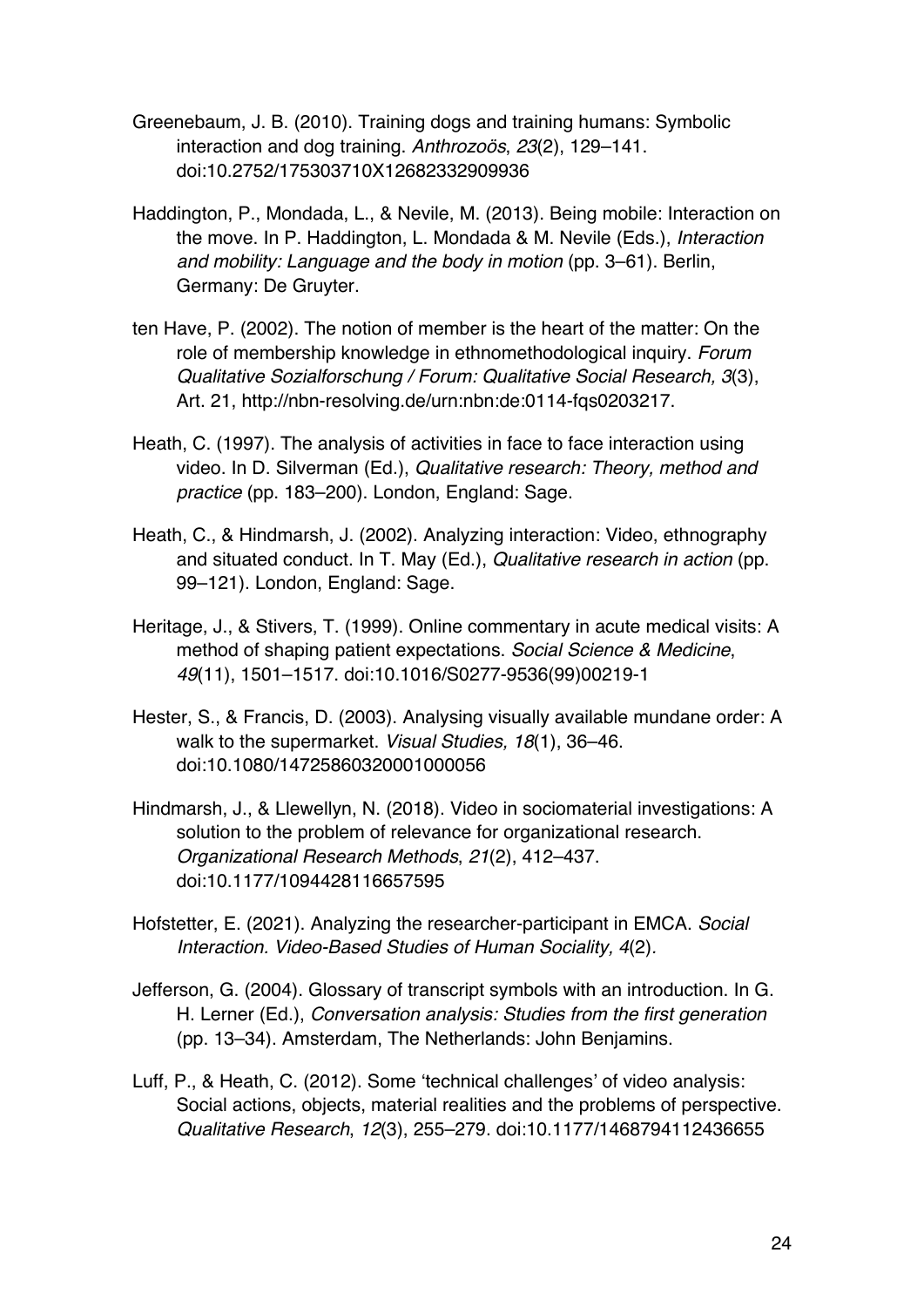- McHoul, A. (2008). Questions of context in studies of talk and interaction: Ethnomethodology and conversation analysis. *Journal of Pragmatics, 40*(5), 823–826. doi:10.1016/j.pragma.2007.10.009
- McHoul, A., Rapley, M., & Antaki, C. (2008). *You gotta light?*: On the luxury of context for understanding talk in interaction. *Journal of Pragmatics, 40*(5), 827–839. doi:10.1016/j.pragma.2007.03.007
- McIlvenny, P. (2018). Inhabiting spatial video and audio data: Towards a scenographic turn in the analysis of social interaction. *Social Interaction. Video-Based Studies of Human Sociality*, *2*(1). doi:10.7146/si.v2i1.110409
- McIlvenny, P. (2015). The joy of biking together: Sharing everyday experiences of vélomobility. *Mobilities, 10*(1), 55–82. doi:10.1080/17450101.2013.844950
- McIlvenny, P., Broth, M., & Haddington, P. (2014). Moving together: Mobile formations in interaction [Editorial]. *Space and Culture*, *17*(2), 104–106. doi:10.1177/1206331213508679
- McIlvenny, P., & Davidsen, J. (2017). A big video manifesto: Re-sensing video and audio. *Nordicom-Information, 39*(2), 15–21.
- Mondada, L. (2019). Conventions for transcribing multimodality. Version 5.0.1. Available from https://www.lorenzamondada.net/multimodal-transcription.
- Mondada, L. (2016). Challenges of multimodality: Language and the body in social interaction. *Journal of Sociolinguistics*, *20*(3), 336–366. doi:10.1111/josl.1\_12177
- Mondada, L. (2014). Shooting as a research activity: The embodied production of video data. In M. Broth, E. Laurier, & L. Mondada (Eds.), *Studies of video practices: Video at work* (pp. 33–62). London, England: Routledge.
- Mondada, L. (2009). Emergent focused interactions in public places: A systematic analysis of the multimodal achievement of a common interactional space. *Journal of Pragmatics*, *41*(10), 1977–1997. doi:10.1016/j.pragma.2008.09.019
- Mondada, L. (2006). Video recording as the reflexive preservation and configuration of phenomenal features for analysis. In H. Knoblauch, B. Schnettler, J. Raab & H.-G. Soeffner (Eds.), *Video analysis: Methodology and methods* (pp. 51–68). Bern, Switzerland: Lang.
- Monteiro, D., Mondada, L., & Tekin, B. S. (in preparation). *Collaboratively videoing mobile activities*.